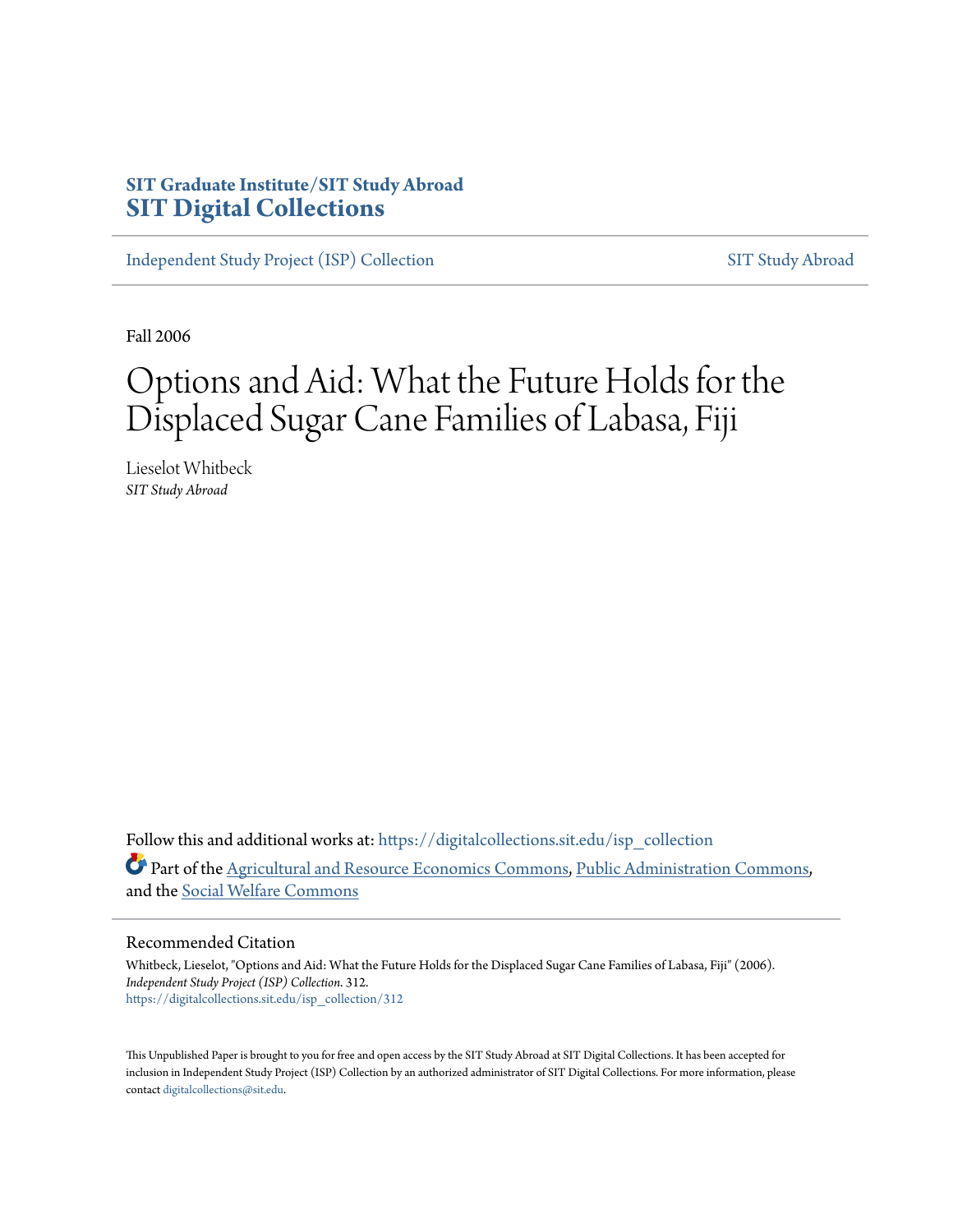# Options and Aid What the Future Holds for the Displaced Sugar Cane Families of Labasa, Fiji



Lieselot Whitbeck

Advisor: Fr. Kevin Barr, MSC AD: Taomi Tapu-Qiliho SIT Fiji: Fall 2006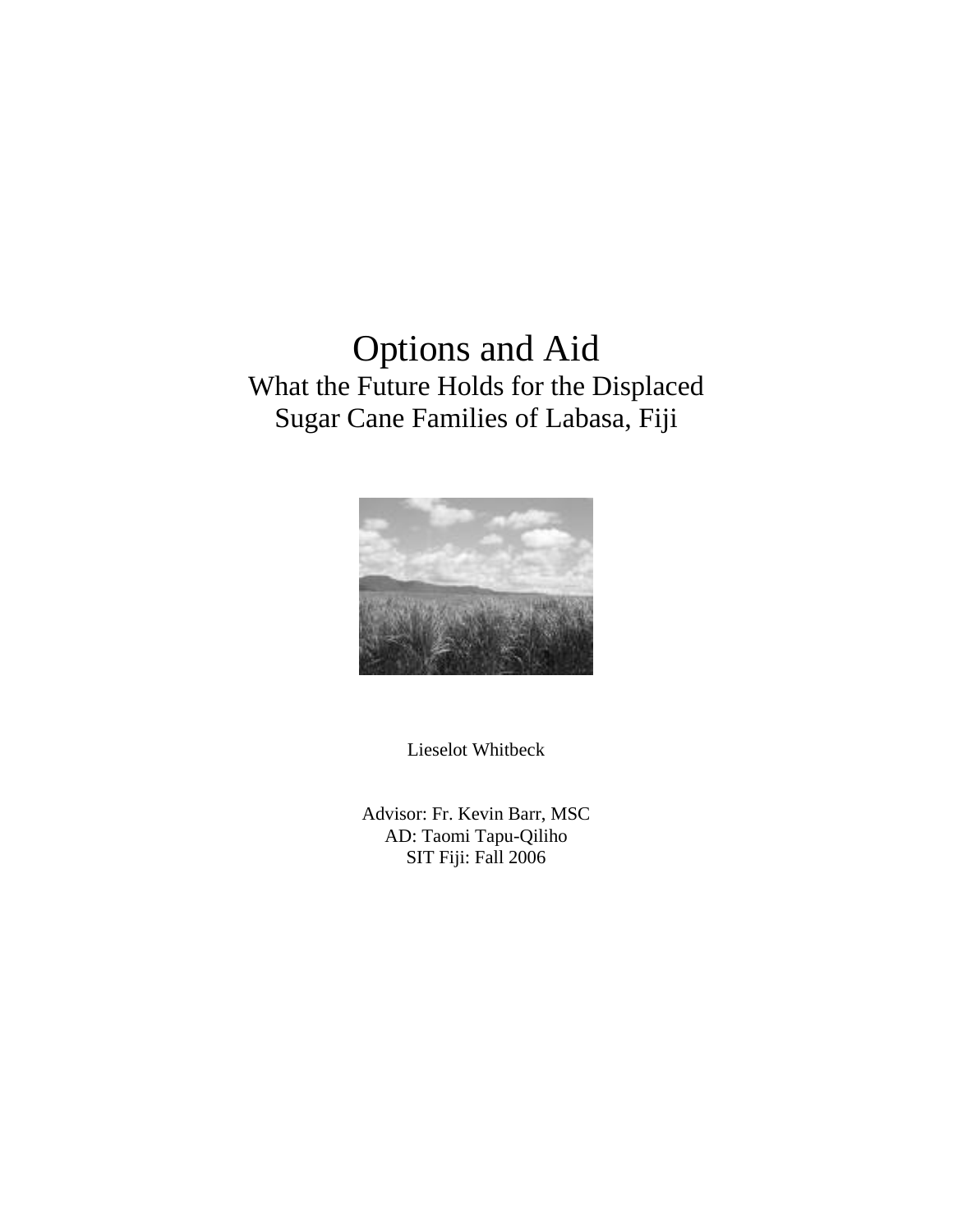# **Abstract**

In 1997, a large number of agricultural leases in the Fijian sugar belts began to expire without renewal. Stepping away from the debates over who should have access to land under what legislation and for what purpose, this paper concentrates on the people who are being directly affected by lease expiration: the cane farmers and cutters themselves. Through the collection and analysis of information gathered through personal interviews and associated literature, this paper focuses on the present moment in Fiji and identifies the needs of displaced cane families, the options available to them, and the different types of aid that is currently being offered. The conclusion drawn is that the programs in place are insufficient to meet the needs of this population and that more needs to be done on both macro and micro levels.

#### **Resources:**

- Ecumenical Center for Research, Education and Advocacy (ECREA)
- Bethany Girls Hostel, Laucala Bay, Suva
- Complete listings of all Fijian Governmental offices can be found in the Fiji Telephone **Directory**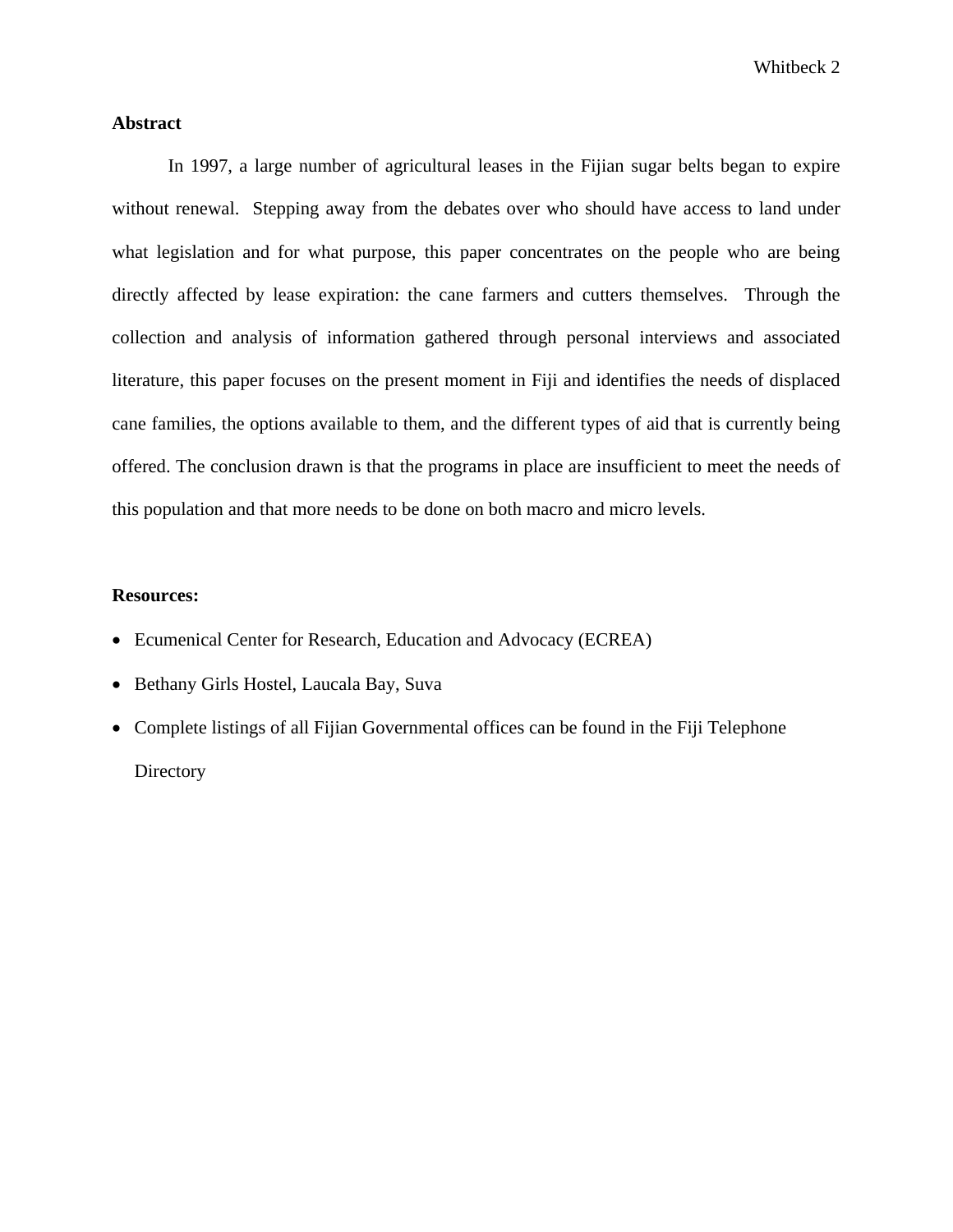# *"It is better to light a candle than to curse the darkness."*

I dedicate this paper to those who light candles, and to those still trapped in the dark.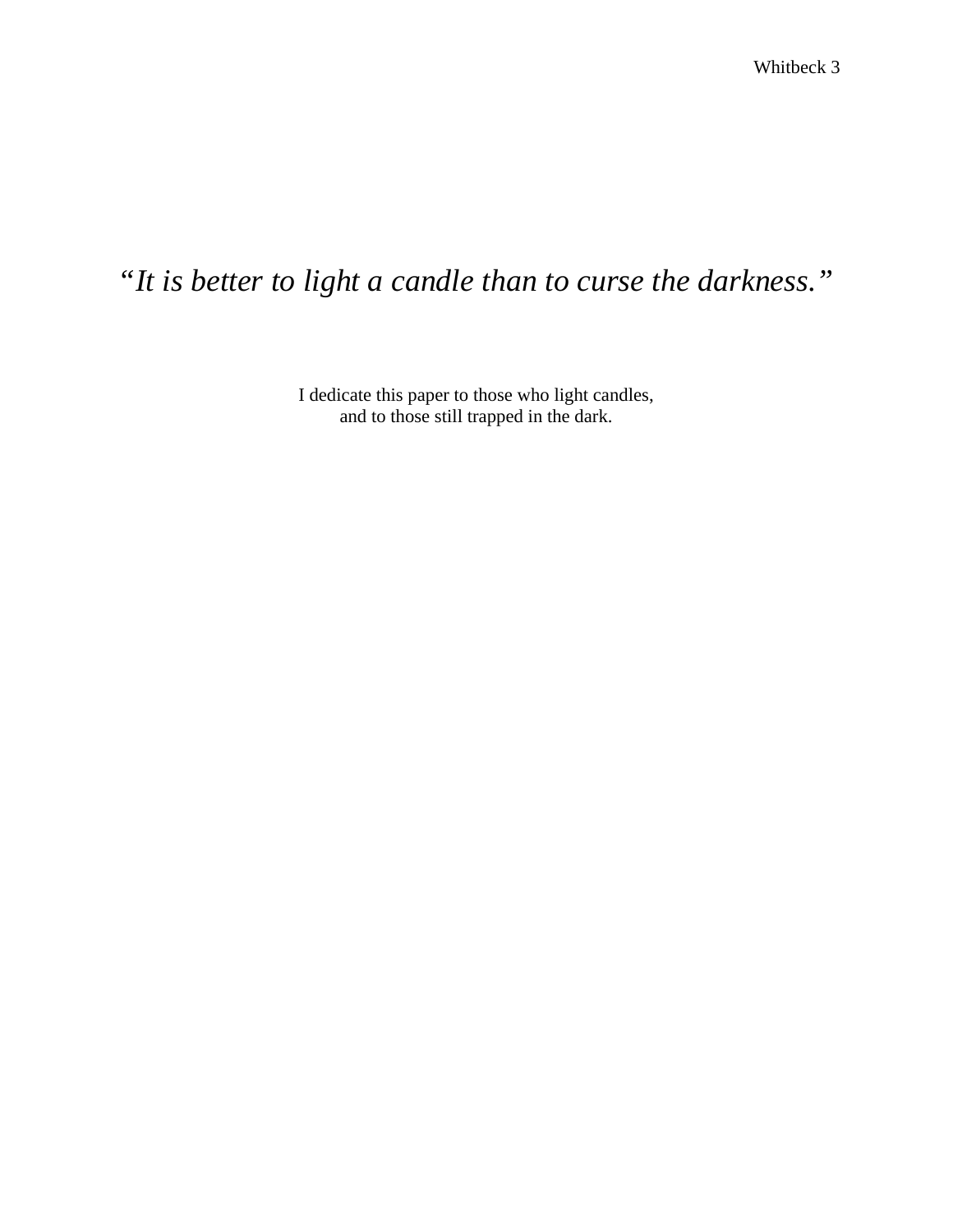#### **Acknowledgements**

 This work would not have been possible without the many Indo-Fijian farmers who shared their stories with me, and the civil servants, businessmen, academics, activists, and sugar industry workers who took the time to answer my many questions. In Suva, I would like to thank the friendly staff at ECREA, Kavita Raj who invited me into her home, her father and brother who were invaluable to me as translators, the family of Aisake and Sulu Casimira, and the girls at Bethany Hostel. In Labasa, thanks must go to Bishop and Taomi Qiliho who allowed me to stay in their home, to Auntie Lela for taking care of me there, to Rosan Lal who took me to visit some farmers, to M. Yakub for taking me to see local squatters and the place where they are shooting *Survivor*, and to the girls at Saint Mary's hostel who taught me how to dance. For their efforts throughout this complex endeavor, I owe a debt to Tinuviel and Caspar for keeping me organized and never losing a file, Balthazar for providing my soundtrack, and Shift-F7 for helping me sound so eloquent. Finally, thanks to my parents back home in America who filled our home with the books that got me interested in the world, and who have always encouraged and supported me, even when I've been thousands of miles away.

Bahut Dhanvaad. Vinaka Vakalevu. Thank you very much.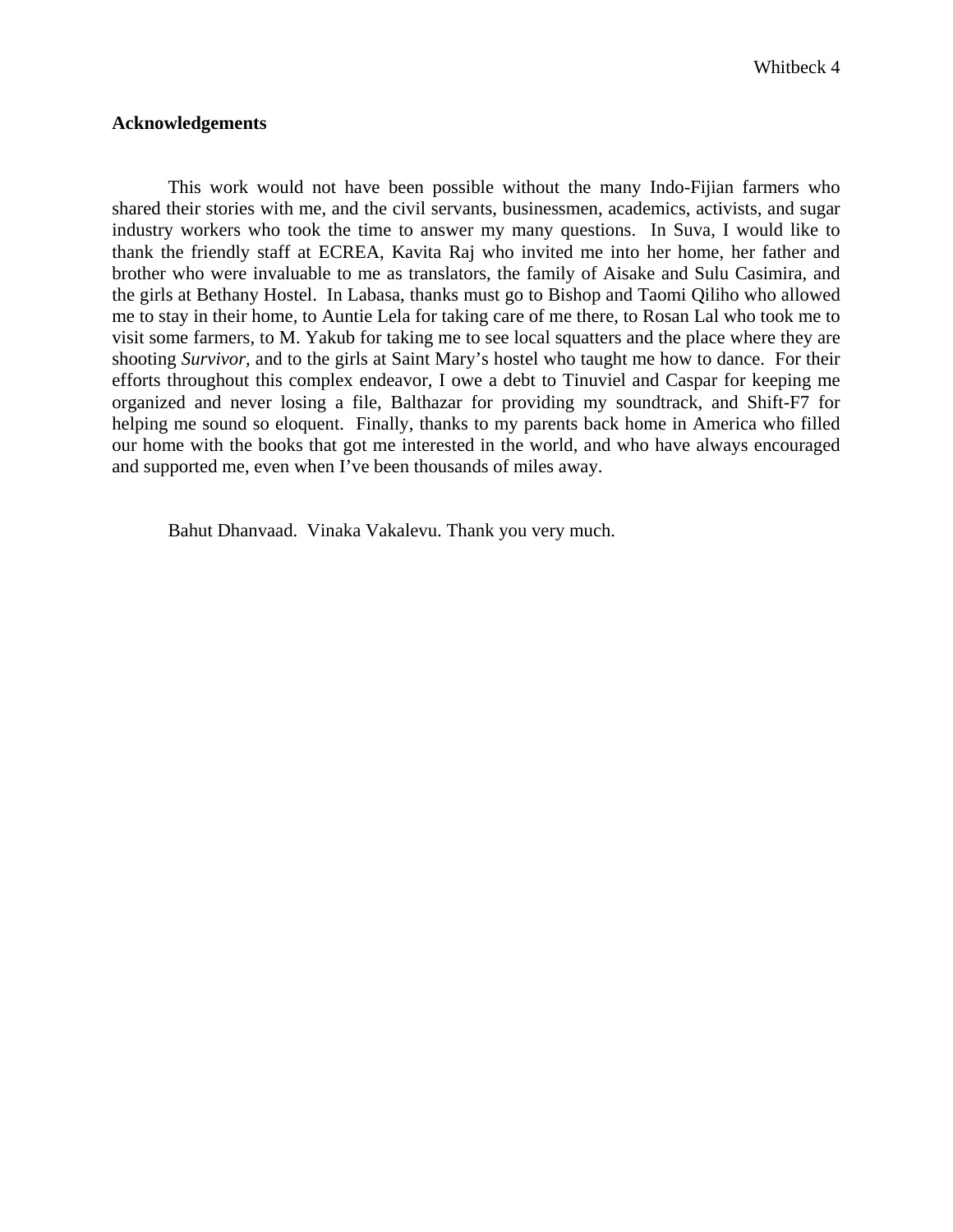# **Table of Contents**

| Title |  |
|-------|--|
|       |  |
|       |  |
|       |  |

# Chapter

| 2.            |      |     |
|---------------|------|-----|
| $\mathcal{E}$ |      |     |
|               |      |     |
|               |      |     |
|               | 4.2. |     |
|               |      |     |
|               |      |     |
|               |      |     |
|               |      |     |
|               |      |     |
|               |      |     |
|               |      |     |
|               |      |     |
|               |      |     |
|               |      |     |
|               |      | .33 |
|               |      |     |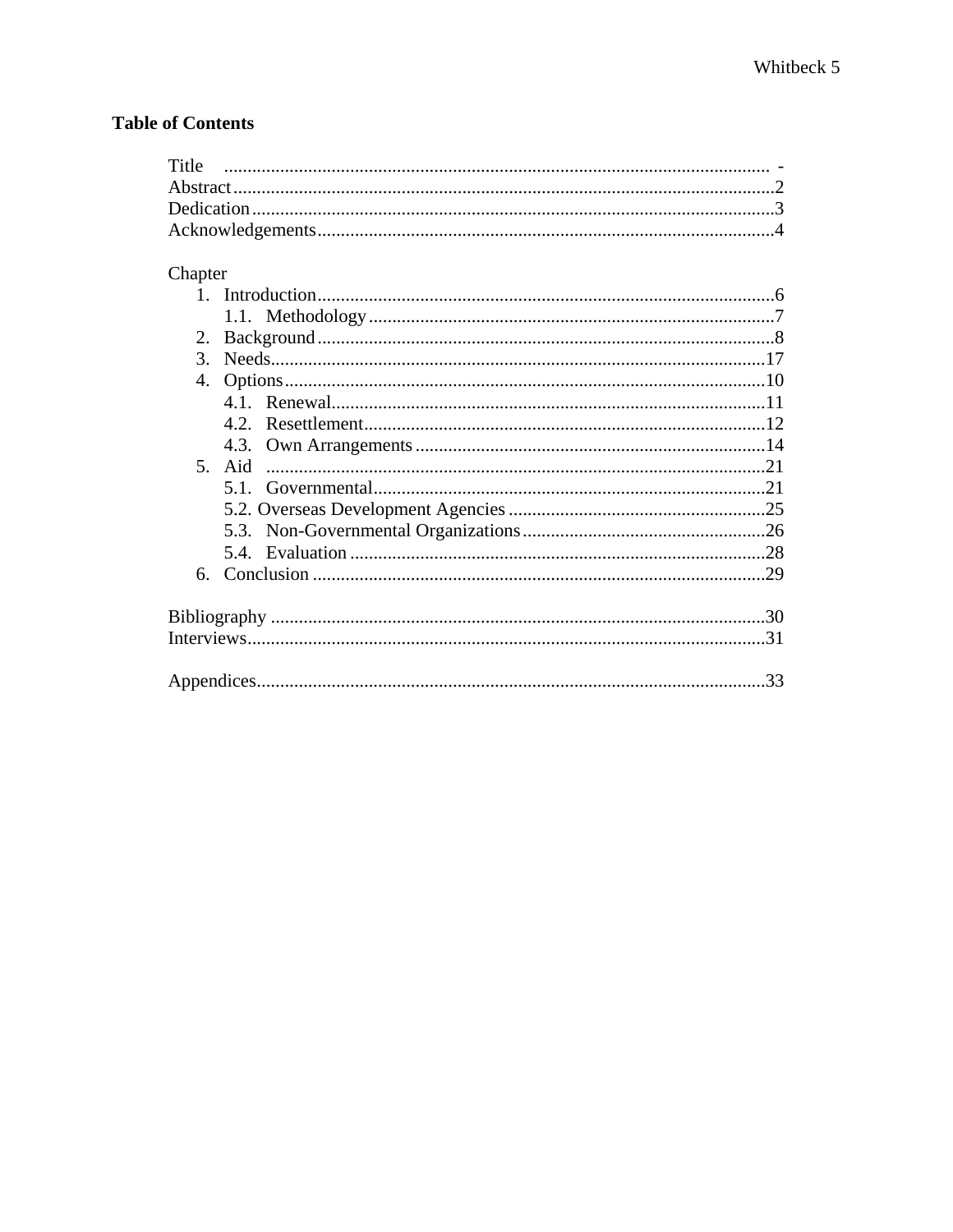#### 1. **Introduction**

 In recent years, an increasing number of Indo-Fijian sugar cane farmers have lost their land leases and have been forced to find other ways to make a living. I set out to discover what options and what forms of aid were available to these displaced cane families through both governmental and non-governmental sources and evaluate whether this was sufficient to meet their needs. In the pursuit of this information I discovered that displacement is having a big impact, not just on individual families but on entire communities as well.

Currently in Fiji there is a lot of discussion about the expiration of land leases and what should be done. Debates rage in the media and academic circles about the future of the sugar industry in Fiji. However, there has been little research into what is happening in the aftermath of lease expiry, it is an area of inquiry that has not been investigated to any significant degree.

My research focuses on a few basic questions: What happens to a family who is forced to leave land they have farmed for generations? What do they do? Where do they go? Who do they look to for help? What help do they find? Is that help sufficient to meet their needs or should more be done? This paper is an effort to answer those questions.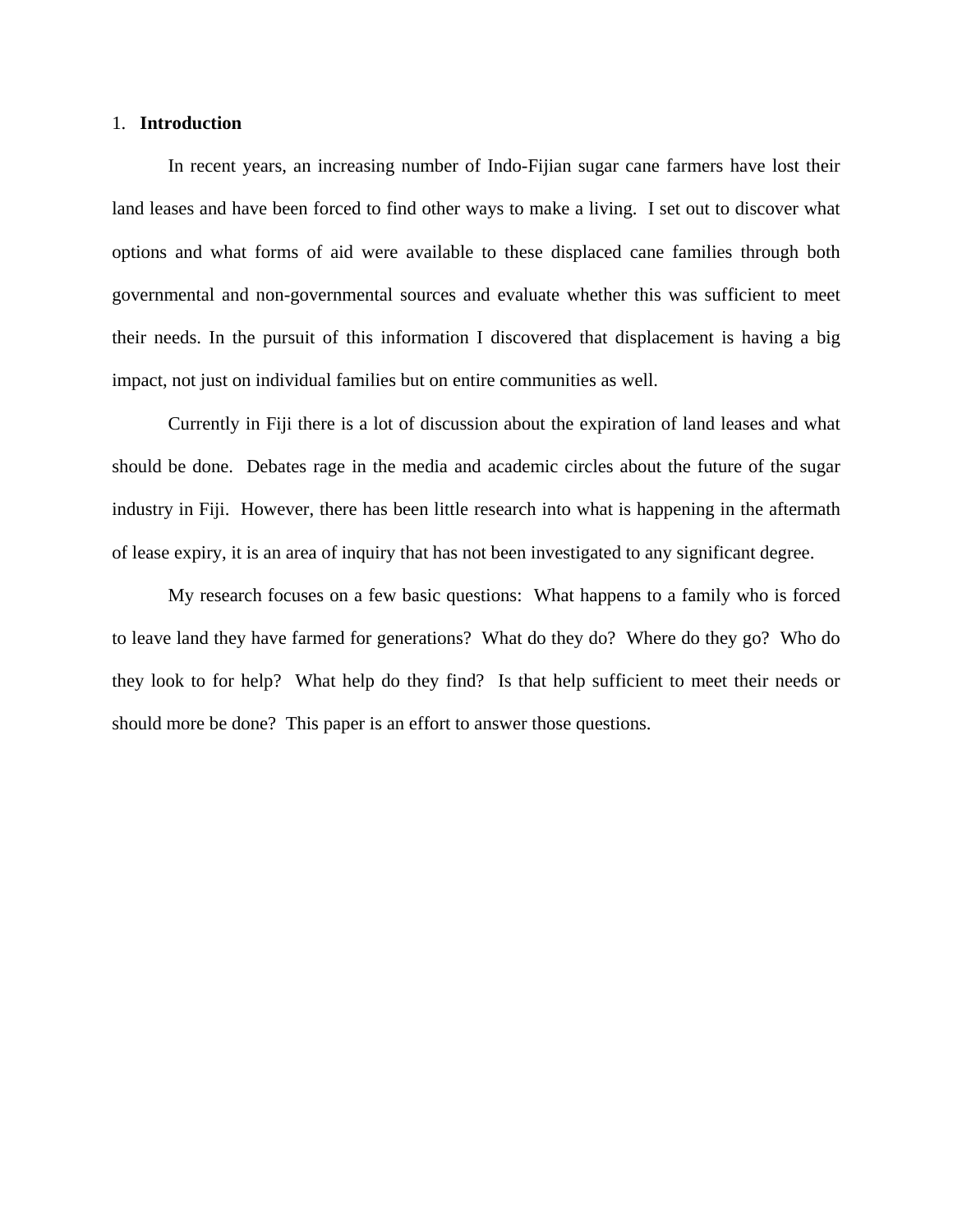#### **1.1. Methodology**

The research presented herein comes from a combination of reading of available literature and interviews. Texts read include newspaper articles, academic articles, Non-Governmental (NGO) publications, reports by Overseas Development Agencies (ODAs), and governmental forms, reports, and documents. Interviews were conducted face to face, with voluntary participants and with translators present when necessary. Although recording was not feasible, detailed notes were taken. Interviews took place in the offices and homes of the participants and usually lasted about one hour. Interview subjects included academics, civil servants, active farmers, retired farmers, displaced farmers, NGO employees, Fiji Sugar Corporation (FSC) employees, and others. Additional information was solicited and obtained through e-mail.

The majority of the research was conducted over a three-week period from the  $6<sup>th</sup>$ through the  $24<sup>th</sup>$  of November 2006. Research concentrated on the situation in Labasa, the center of the sugar industry in Vanua Levu, and was conducted in Labasa, the city of Suva, and the towns of Nausori and Navua in Viti Levu, where many displaced cane families from Labasa now live. The scope and depth of the project was limited by time constraints, inability to access remote locations, my position as an outsider, and my lack of knowledge of Fiji-Hindi. The project was greatly facilitated by local translators and the assistance, generosity, and openness of those I interviewed.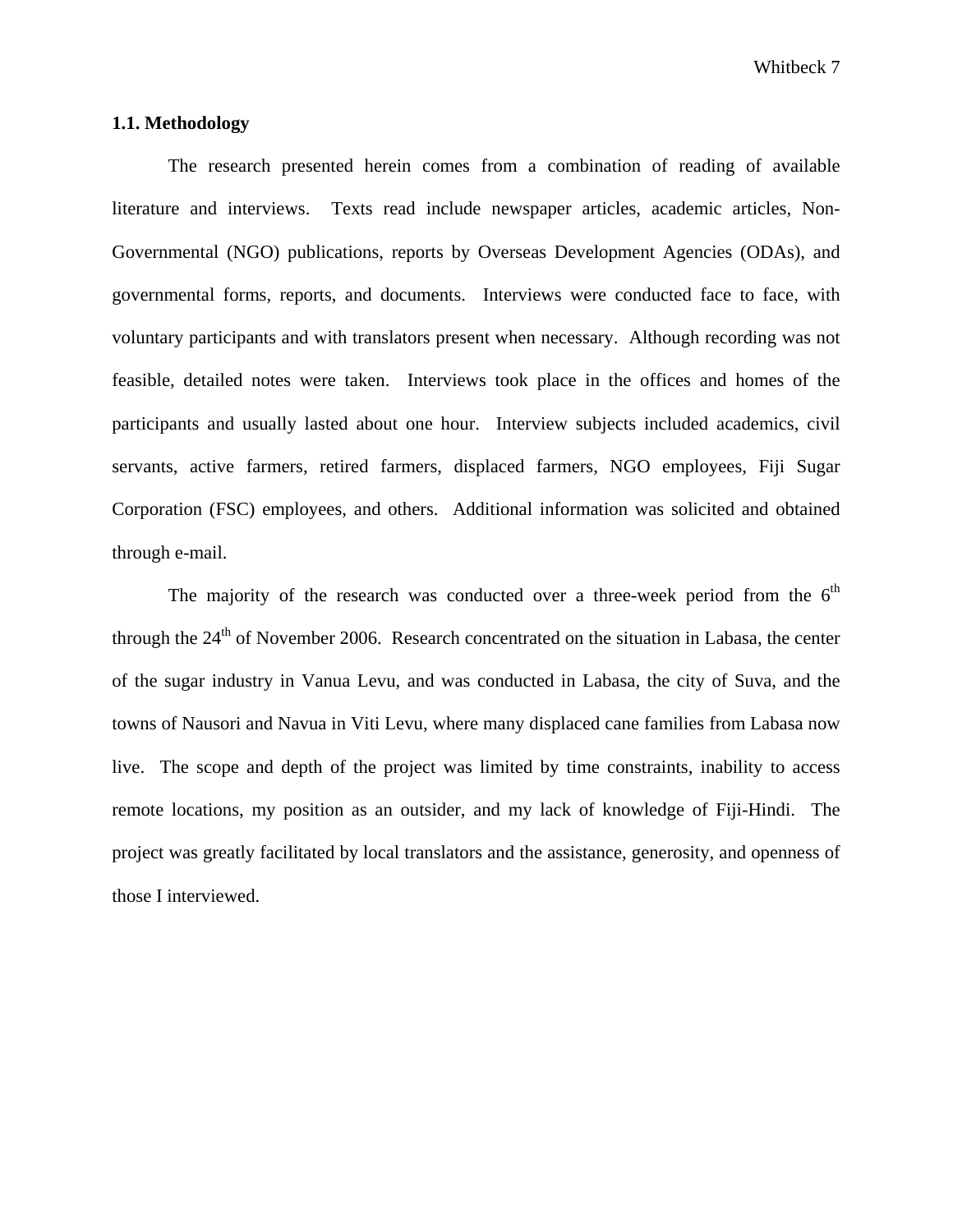#### **2. Background**

 The Indo-Fijians are a landless population. Their ancestors first began arriving in Fiji in 1879, brought in as indentured laborers to work on the plantations of what had recently become a British possession. Today, although Indo-Fijians make up about 38 percent of the population,<sup>[1](#page-8-0)</sup> they own only 1.7 percent of the land.<sup>[2](#page-8-1)</sup> The vast majority of land, 86.8 percent, belongs to indigenous land owning units called *mataqali* and is administered through the Native Land Trust Board (NLTB). Indo-Fijians can access this land through long-term leases, which range from 20 to 50 years for agricultural leases and 50 to 99 years for residential leases.

 The first Indians came to Fiji as indentured laborers, or *germits*, in the late 1800s, and many were assigned to work in the cane fields, cultivating the sugar cane that grows well in the dry climates of Northern Vanua Levu and Northern and Western Viti Levu. At the end of their indentures, many continued farming, renting land first from the Colonial Sugar Refining Company Limited and later through the NLTB which was established in 1940. Today, Fijian sugar and molasses exported to markets all over the globe, and sugar is the second biggest sector of the economy after tourism as well as the source of the livelihood for one quarter of Fiji's population.

Although things are much different from in the harsh days of the indenture period, which ended in 1920, life as a cane farmer in the rural districts of Fiji continues to be hard. Much of the labor of planting, weeding and harvesting is still done manually, and 43.1 percent of rural Indo-Fijians live below the poverty line.<sup>[3](#page-8-2)</sup> Nevertheless, for generations families found ways to get by, renewing their leases under the tenets of the Agricultural Landlord and Tenant Act (ALTA) every few decades until 1997.

<span id="page-8-0"></span> $<sup>1</sup>$  Field, 2006</sup>

<span id="page-8-1"></span> $2^2$  NLTB, 1995 cited in Naidu and Reddy, 2002

<span id="page-8-2"></span> $3$  Barr, 2006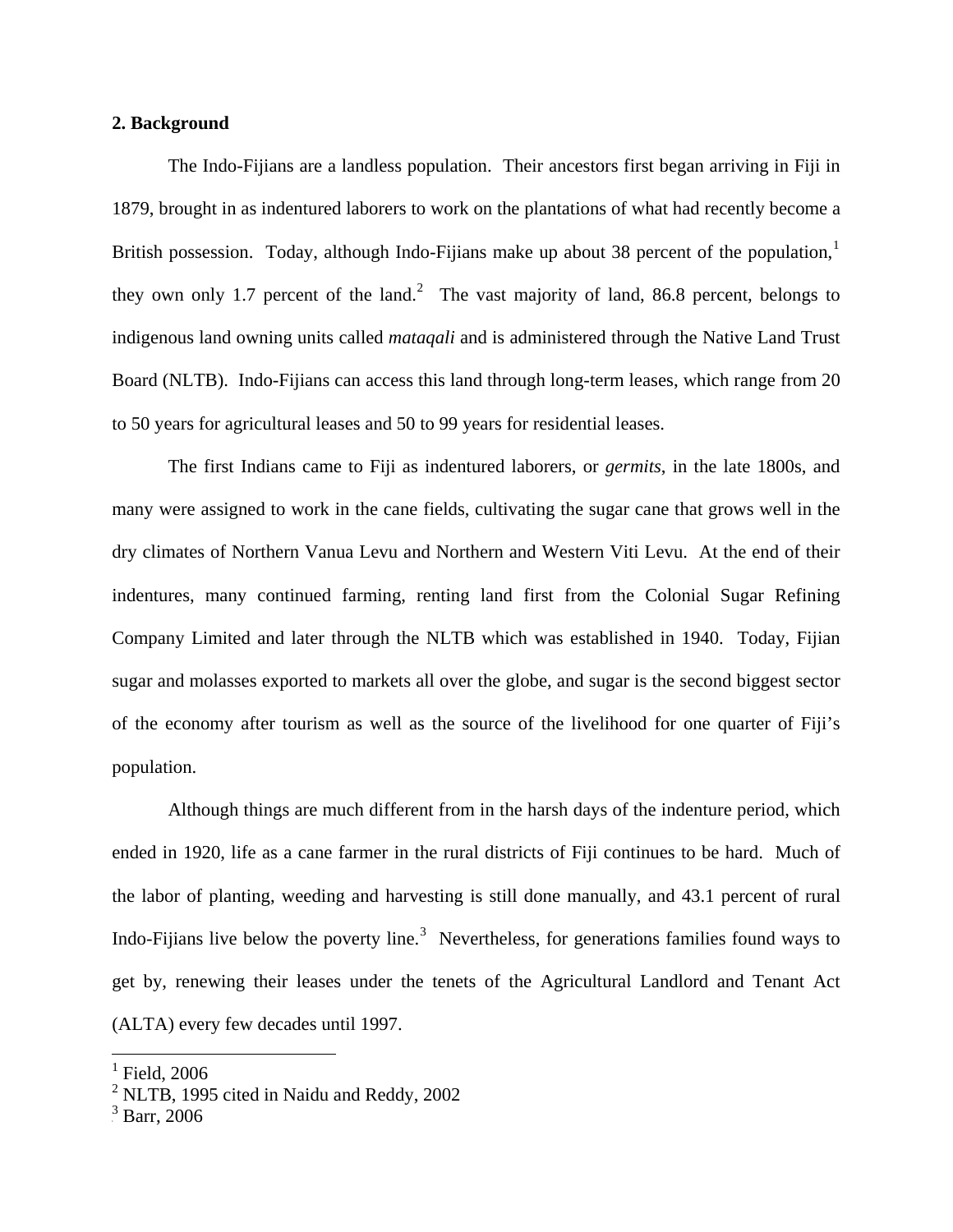Between the years 1997 and 2006, 1[4](#page-9-0)71 leases expired in the district of Labasa alone<sup>4</sup> and for the first time in Fijian history, a lot of them were not renewed. Landholders expressed various reasons for not renewing. Some had families that had grown and they now needed more land to support them. Others were hesitant to have their land tied up in another 30-year lease. Still others were dissatisfied with rental payments which were set below market price.<sup>[5](#page-9-1)</sup> Since 1997, an unprecedented number of farmers have been evicted from land their families had farmed for generations.

The options for these farmers are limited. Many are uneducated and, contrary to popular belief, few have managed to accumulate significant savings. The non-renewal of leases, which has caused significant trauma to individuals as well as to entire communities as families leave rural areas in search of work, is also affecting the sugar industry itself. A lot of the reclaimed land is no longer being cultivated as landowners allow it to go to bush. In addition, the agreement with the European Union that pays elevated prices for Fijian sugar is due to expire in 2007 and thee will be a total price decline of 3[6](#page-9-2) percent by  $2009$ .<sup>6</sup> These two forces of displacement and price reduction are putting considerable strain on an industry that generates 10% of Fiji's  $GDP.^7$  $GDP.^7$  The livelihoods of thousands of farmers, the viability of entire communities, and the future of a major industry are all at risk.

<span id="page-9-0"></span> 4 "Expiration of leases in Labasa Sugar District: 1997-2006." Table.

<span id="page-9-1"></span><sup>5</sup> Gounder and Latchmi, 2003

<span id="page-9-2"></span><sup>6</sup> Prasad, 2006

<span id="page-9-3"></span><sup>7</sup> Tait, 2006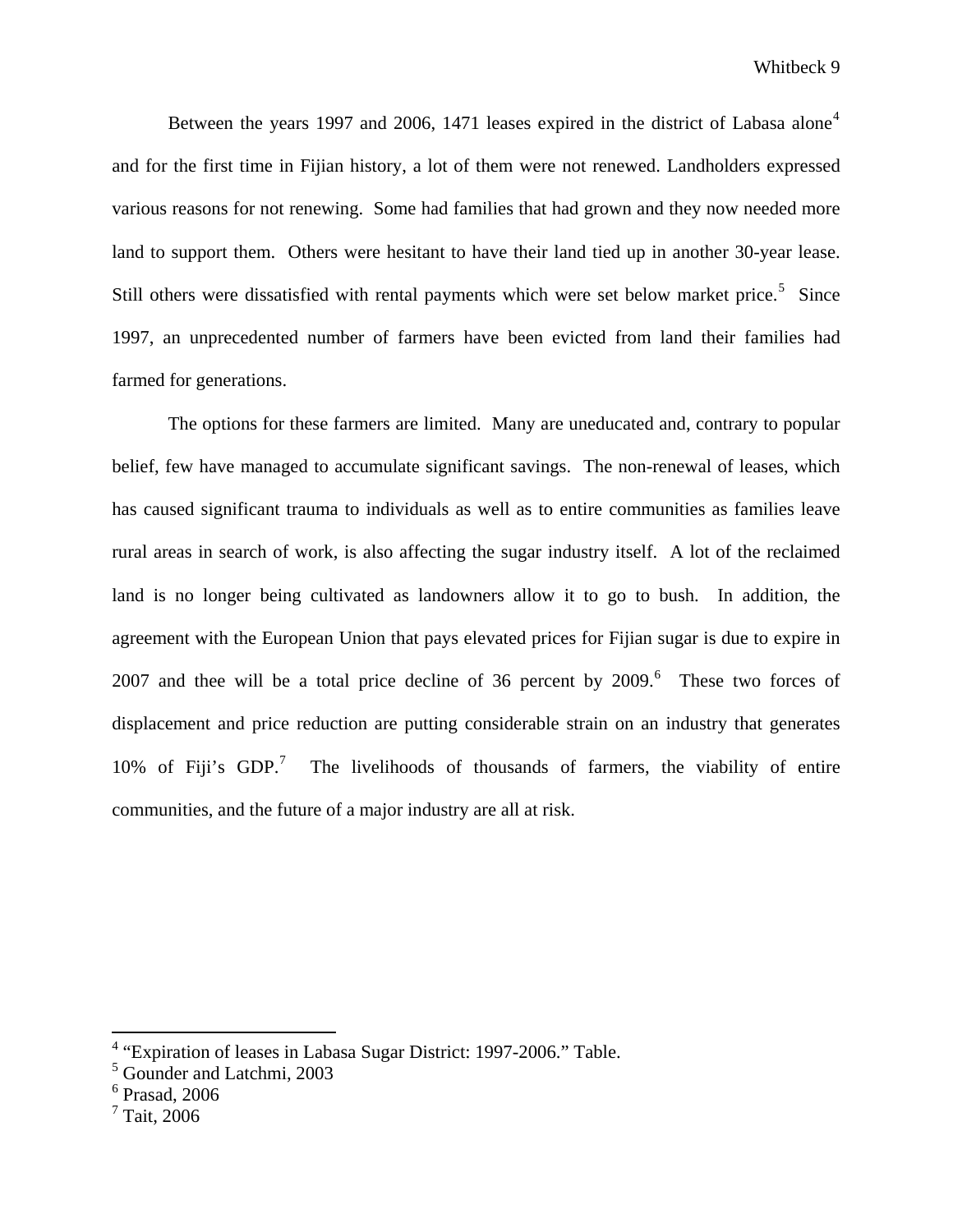## **3. Needs**

When a farmer's lease expires and the land is reclaimed, he is in an insecure position. Not only has he lost his occupation and source of income, unless he has been able to secure a lease on his housing bloc or some other alternative, he is homeless as well. Cane families usually have a limited amount of savings and are often burdened by debt. $8$  With the help of FSC Field Superintendent Vishwa Nadan in Labasa, I was able to calculate that, after deductions for harvesting, transport, fertilizer, debts and rent, an average farmer growing 200-400 tons would get about \$28 per week<sup>[9](#page-10-1)</sup> with which to support his family and pay school fees for his children. When even that small source of income is eliminated, Indo-Fijians have multiple needs.

**3.1. Housing** – For those being evicted, where to live is an immediate problem. Land holders are required by law to allow the removal of any homes built on the land with the permission of the NLTB, but this regulation is often breached, and even then, what is the use of having a home if you have nowhere to put it. The one year grace period granted to expired leases is a time used by families to harvest their final crop and find some place to live, but there is a severe shortage of suitable, low income housing in Fiji, so many end up living in makeshift homes in informal settlements that lack basic amenities. In 1999, when the Labasa area was badly hit as 276 leases expired simultaneously, many homeless, displaced families ended up at Valelawa in what was virtually a refugee camp partly coordinated by the National Farmers Union and Fiji Labor Party. Many others end up in squatter settlements.

<span id="page-10-0"></span> $8$  Although the perception of cane farmers as wealthy people is true in some cases for big farmers, it is not true for all, especially those who have small farms or are laborers.

<span id="page-10-1"></span><sup>9</sup> Vishwa Nadan, 17 November 2006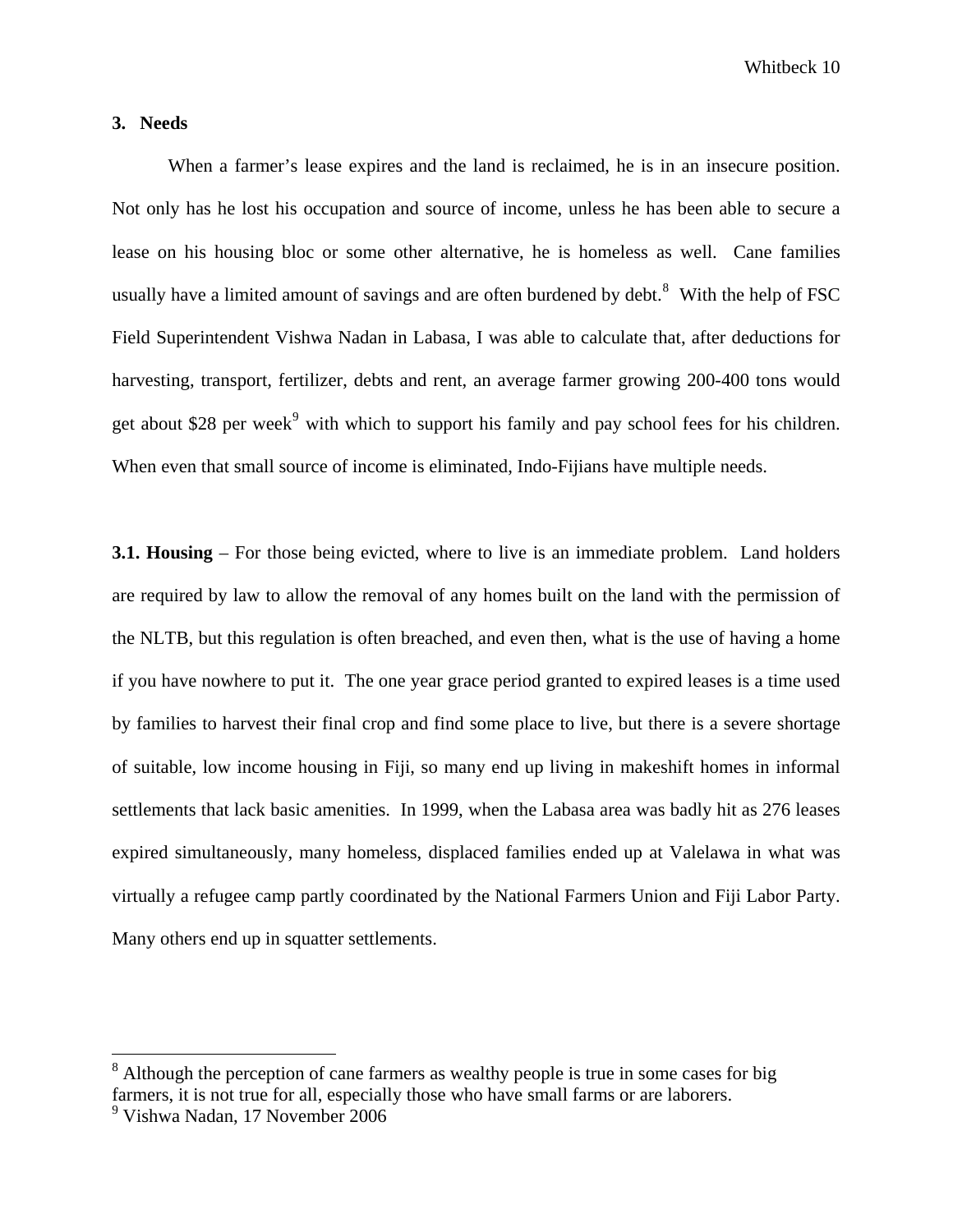**3.2. Food** – Many farmers not only grow cane but also supplement their family's diet with homegrown vegetables and rice, while his wife will often keep some chickens or goats both for income and personal consumption. This subsistence is jeopardized with displacement; squatter settlements and other urban housing situations, to which ex-farmers gravitate, lack garden plots. This need is often met by churches or other community organizations in the short term, but in the longer term it is imperative that they find a wage-earning job, for all foodstuffs must be bought.

**3.3. Employment** – Thus, employment is another vital necessity, but can be very hard to find. In urban areas, jobs are scarce; in 2003, 14.1 percent of the urban work force was unemployed.<sup>10</sup> For those that find jobs, many do not pay well. According to a study in 2002, "55 percent of those in full-time employment were earning wages below the poverty line.<sup>[11](#page-11-1)</sup> Another obstacle is lack of knowledge. The farmers and cutters who are being displaced have been working in the cane fields most of their lives. Although some have skills as carpenters and are able to find work in construction, many others do not. Yielding another need: education.

**3.4. Education** – Education is highly valued among the Indo-Fijians. They see education as the key to advancement. In the case of displaced cane families, education is needed on multiple levels. The first, to which I alluded to, is education to re-skill the adult workforce. This is needed both for farmers who are moving to urban areas and for farmers who are moving into new types of farming. For example, cane cannot be grown in the resettlement areas near Navua, so farmers must be taught how to grow other crops like dalo or cassava in the wet climate.

<span id="page-11-0"></span> $10$  Government of Fiji, 2002

<span id="page-11-1"></span> $11$  Narsey, 2002, cited in Barr, 2006a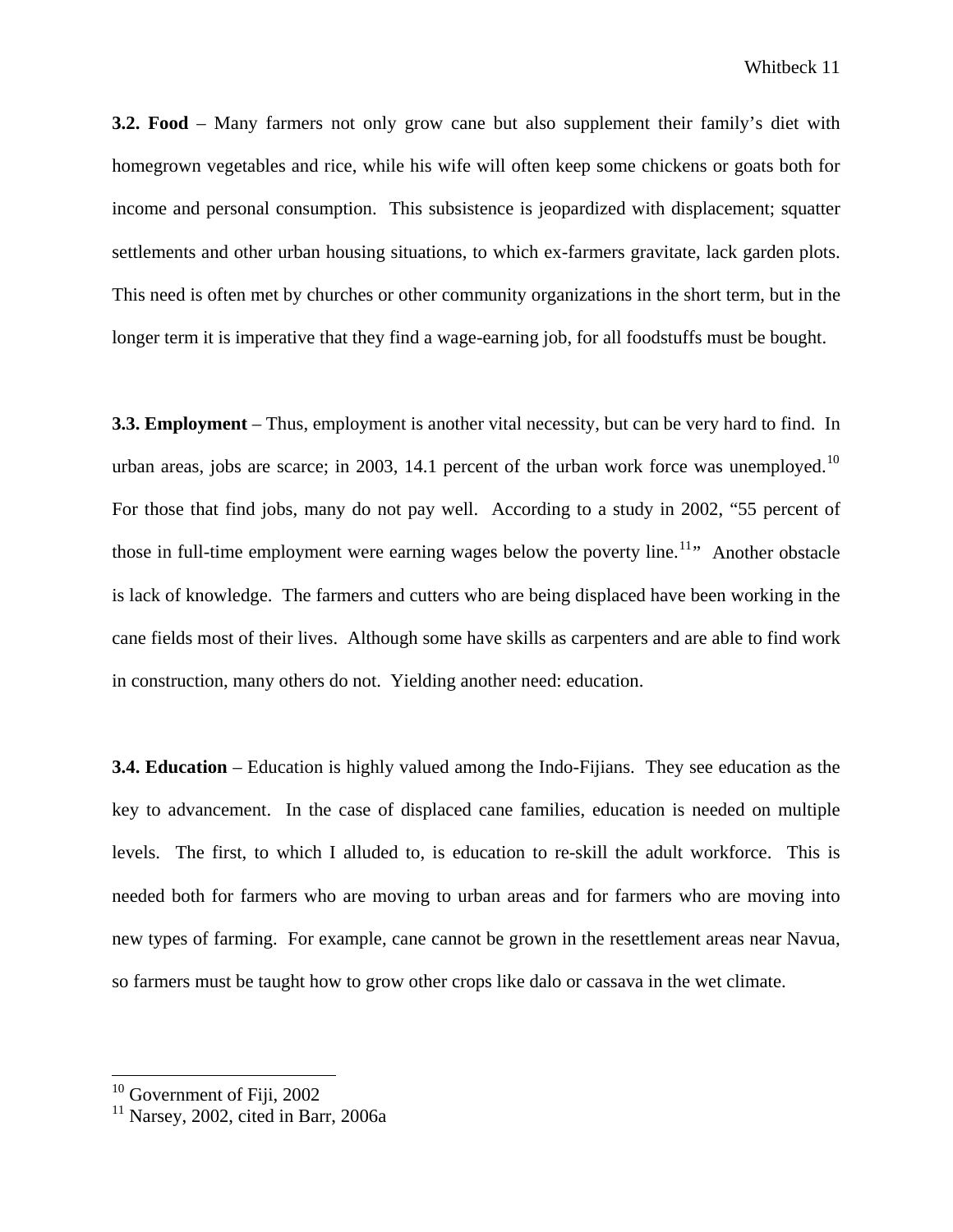Another form of education that is quite necessary is education about governmental and NLTB procedures. Farmers who want to renew their leases may be unsure about how to go about doing that. Although the Sugar Cane Growers Association does offer some aid in navigating this bureaucracy, additional communication and education is needed to prevent misunderstandings.

 Aid in providing for the education of the next generation was one of the most frequently cited needs of my interviewees. Although for primary and secondary school students the education itself is free, schools require substantial fees from students for things like building upkeep and books. Some needy students receive remission of these fees, but they are still inhibited by transportation costs. Putting a child through school can cost up to \$300 per year in fees alone, with transportation costing and additional \$10 per week for the two children of Rakesh Chan.<sup>[12](#page-12-0)</sup> These fees can be a major hardship for low-income families, but not one they are willing to forgo, for they see education as their children's ticket to a better, more secure life. In a study by academics V. Naidu and M. Reddy, 93.4 percent of respondents stated that they would like to see their children seeking employment in the non-agricultural sector<sup>[13](#page-12-1)</sup> and the only way to achieve that goal is through education.

**3.5. Infrastructure & Investment** – The drivers of Fiji constantly complain about roads. Roads throughout Fiji are riddled with potholes and often prone to flooding, affecting the transportation vital to maintenance of current economic activity. Much of Fiji's cane gets to the mills on trucks, so impassible roads becomes a major hindrance. Other utilities like water and electricity are also badly desired by rural inhabitants of all races and occupations, but infrastructure

<span id="page-12-0"></span><sup>&</sup>lt;sup>12</sup> Rakesh Chan, 12 November 2006

<span id="page-12-1"></span> $13$  Naidu and Reddy, 2002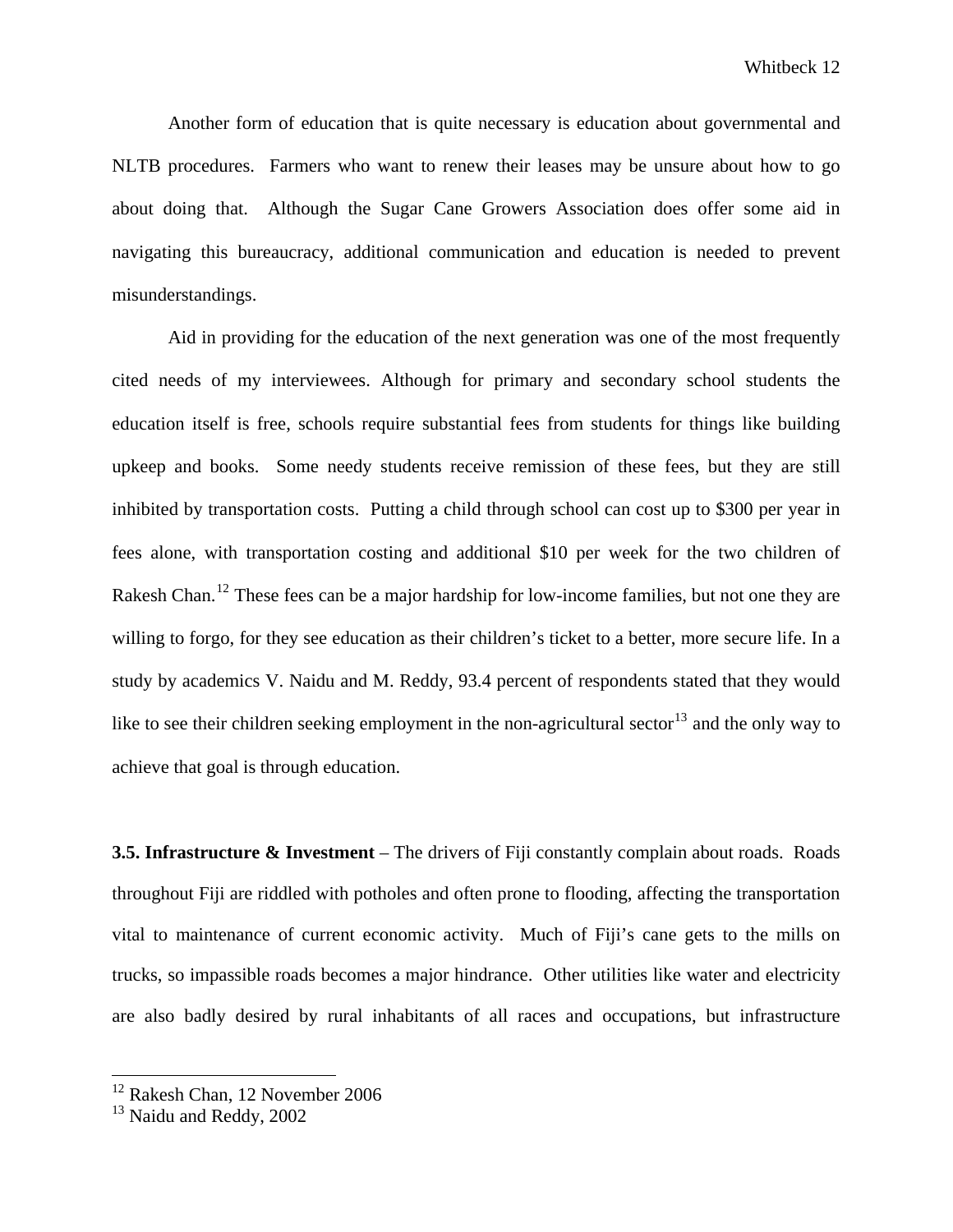construction is beset by delays and lack of funds, thus inhibiting economic growth. No one is willing to invest in building a factory where he is unable to efficiently produce his goods or get them to a market.

Currently Labasa has little industry or sources of employment beyond the sugar mill, two lumber mills, and some small businesses. In recent years there has been a mass exodus as displaced cane families are unable to find work and so leave for greener pastures on Viti Levu. Without investment to create jobs, remote areas like Labasa, which lacks a significant port and is serviced by a small airport, will continue to decline. At the moment, *Survivor*, the American TV show is currently being filmed near Labasa and is expected to bring in \$6 million dollars and create 230 jobs,  $^{14}$  $^{14}$  $^{14}$  and the reality of an airport that cannot support night landings and rough roads has created ongoing difficulties for the production.<sup>[15](#page-13-1)</sup> Without infrastructure it will be increasingly difficult to attract the investment that is essential to the future of Labasa and other communities throughout Fiji.

**3.6. Security –** In the end, this all amounts to a need for security. Families need to know that they will be able to feed themselves; that they will be able to make ends meet. Indo-Fijians suffer as non-landowners from the insecurity of their land tenure. First as tenants and later in the squatters where many end up, there is always the possibility that their home and their livelihood will be taken away. If land tenure was secure, the issue of displacement would not exist. This is the one need that encompasses all the others.

<span id="page-13-0"></span><sup>&</sup>lt;sup>14</sup> Government of Fiji, 2006b

<span id="page-13-1"></span><sup>&</sup>lt;sup>15</sup> Subrail Prasad, 20 November 2006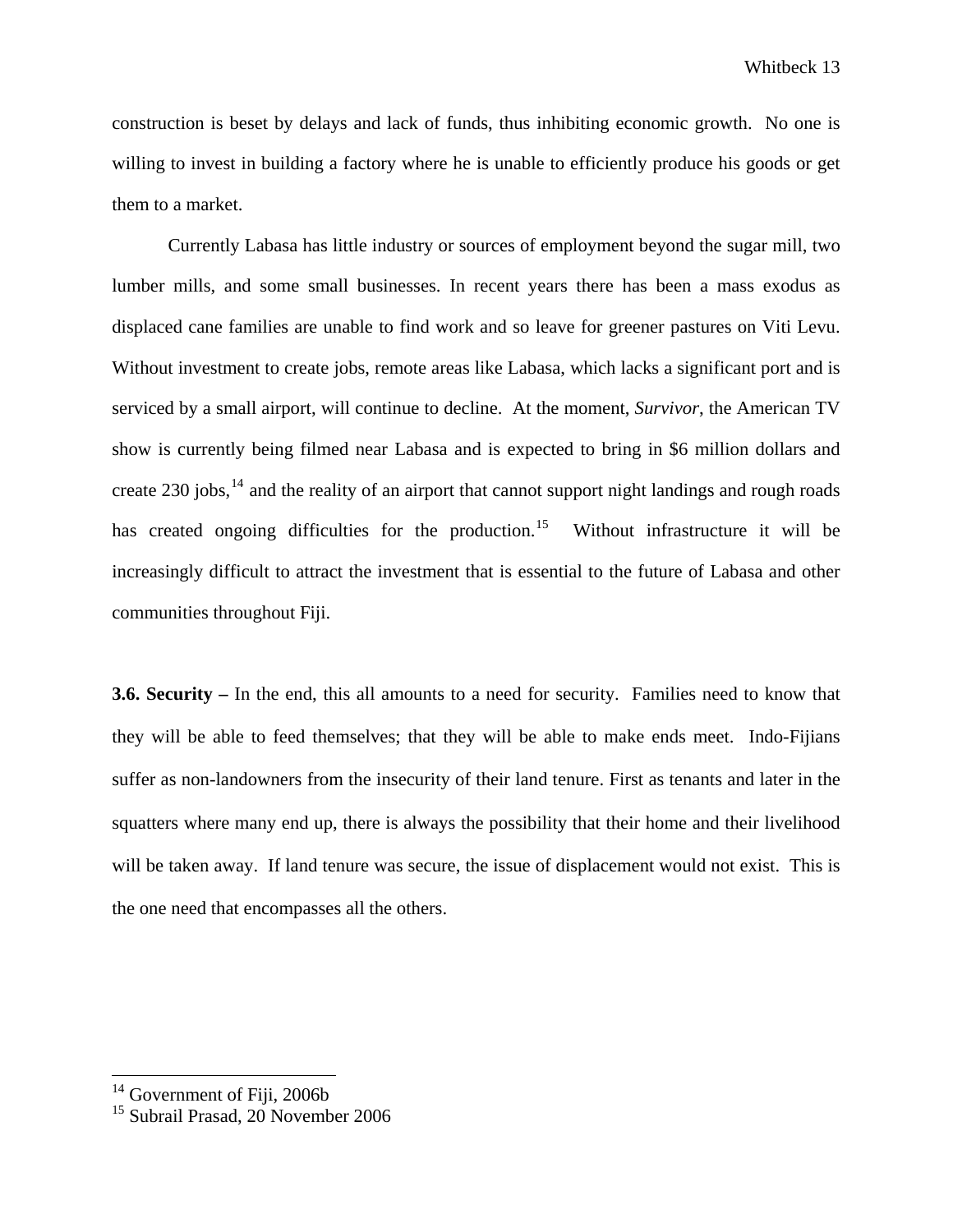#### **4. Options**

 I interviewed Rakesh Chan and his family at their home in Koronivia, near Nausori.[16](#page-14-0)  Four years ago, Rakesh and his family lived in Waiqili outside of Labasa, growing about 400 tons of cane on their 22-acre farm. At the price of \$50 per ton, that would earn them \$20,000, but after paying input costs, rent, wages for harvesters, and debt payments (most of which is deducted directly from the FSC payments) they only earned \$900 per year or about \$17 per week.

 In 2003, their lease expired, the same year they finished paying their debts, and so with no savings to help him start over, Rakesh brought his wife and kids to Suva to find work, leaving his parents in Labasa. One year later, his father died from a heart attack that they attribute the stress of displacement and the strain of worrying about Rakesh's family in Suva, and so Rakesh's mother came to live with them as well. They all now live in the home of a retired farmer whose family is overseas and whom they take care of in lieu of rent.

While his mother and wife watch over the house and work in their small garden and his two children attend the local secondary school, he usually drives a truck for a timber company earning about \$150 a week. Recently they have had no income because Fijians who own the logging land have been blocking the roads, and so he has been unable to work.

This story is one that is repeated over and over with different variations throughout Fiji. The earnings of the average cane farmer, like Rakesh, place them significantly below the poverty  $\lim_{n \to \infty}$  and for cane cutters that rely on wages from the seasonal harvest work, the situation is much worse. When leases expire, there are three main options for farmers: lease renewal of some kind, resettlement through the department of agriculture, or making their own arrangements.

<span id="page-14-0"></span><sup>16</sup> Rakesh Chan, 12 November 2006

<span id="page-14-1"></span> $17$  Jagnath Sami, quoted in Baba, 20 January 1996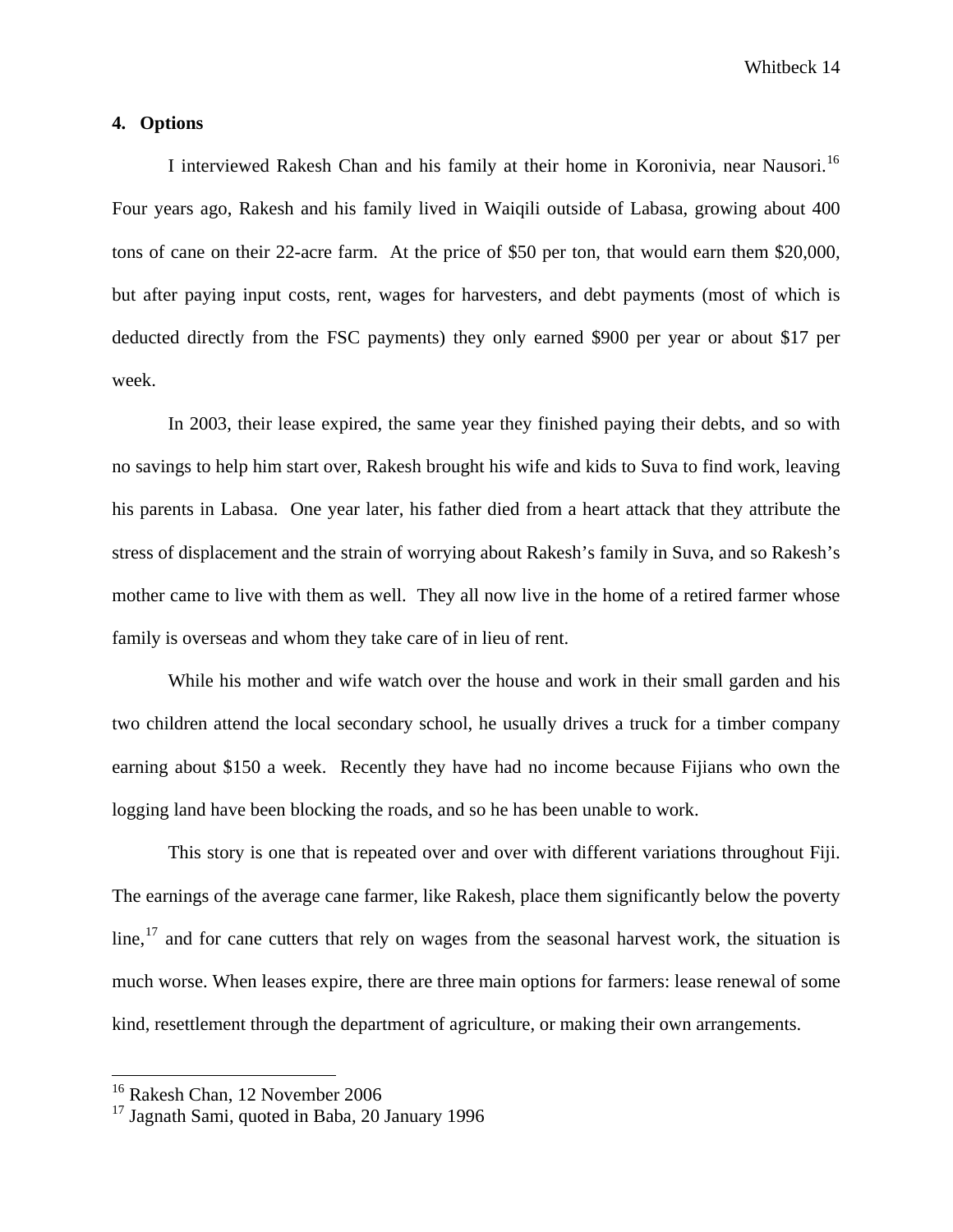#### **4.1. Renewal**

 Full renewal of the existing lease is often the ideal option. To renew a lease, the farmer must first obtain the consent of the *mataqali*. Negotiations for consent can begin up to ten years in advance. When the expiration date approaches, the *mataqali* fills out a consent form that the farmer turns into the NLTB who then determine processing costs and premiums which can range from a minimum of \$1125.50 up to \$3000.<sup>[18](#page-15-0)</sup> This sum must be paid within 6 weeks for the new lease to be issued. If the tenant does not have the funds, he can apply for loans through banks or the Sugar Cane Growers Fund.

This process is not always seamless. *Mataqalis* have been known to change their minds at the last minute; even after numerous "good will" payments have been made. Additionally, the period of payment is prohibitive for farmers who rarely have significant savings. There are also problems with clarity in the process. Of the forms available at the NLTB, none were in Fiji-Hindi, and one form needed to prove that the *mataqali* has given permission for renewal is only in Fijian, which most Indo-Fijian farmers do not speak. This can result in farmers not fully understanding what they have to do to obtain an extension. One contact at the NLTB gave me a copy of their Estates Operations Manual which outlines the process of renewal with the rejoinder, "Don't let any Indian man see this,<sup>[19](#page-15-1)</sup>" suggesting that ambiguity is institutionalized.

Other than full renewal on the same piece of land, a second option is renewal of the housing bloc alone. This is often offered as an alternative and usually involves the signing of a long-term, 50 or 99 year lease for the quarter acre of land on which the farmer's house stands. This allows the *mataqali* to use the land while allowing the previous farmer to retain his home. Rent for such plots in rural areas is about \$300 per year, well below urban rents, and it is sometimes possible to have a small garden.

 $18$  "Mrs. S", 6 November 2006

<span id="page-15-1"></span><span id="page-15-0"></span> $19$  Ibid.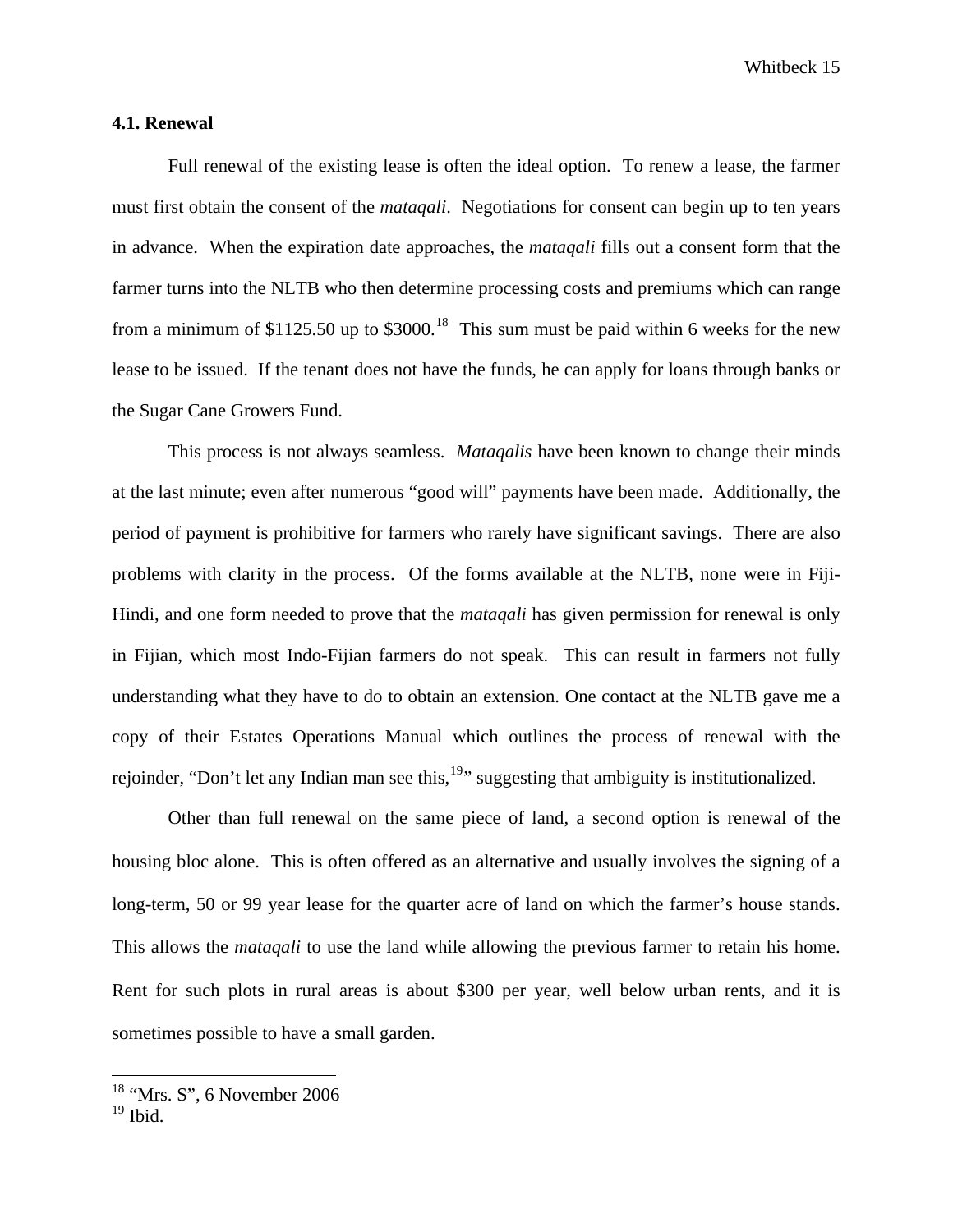This is far from ideal however. Farms in rural areas are far from places where there are jobs and without the income from the sugar cane, having wage paying work is a necessity. For example, Rakesh Chan was offered this option but chose not too because there was no work nearby. Dan, another farmer who lives close to Labasa, did take that option, as he was able to find work in town.<sup>[20](#page-16-0)</sup> However, he is unable to have a garden on his plot because 3 other homes for family members share the same quarter acre, leaving no room.

Another option is to buy someone else's agricultural lease or farm, or to purchase a new farm, but finding a new farm that will be profitable and that the *mataqali* is willing to rent or that is freehold, not owned by a *mataqali*, and can be bought (which for many is the ideal), can be very difficult. In addition, life as a cane farmer is so hard that many people would prefer finding other livelihood. This was confirmed by ex-cane farmer Sherin Lata, who took advantage of the opportunity to resettle in Viti Levu.

#### **4.2. Resettlement**

Sherin Lata lives with her husband and children in the settlement of Raiwaqa ALTA near the town of Navua. They worked her father-in-law's cane farm in Floating Island or *Kurukuru* outside of Labasa until it expired in 2000, and she had no desire to stay.<sup>[21](#page-16-1)</sup> Eventually they came to Navua and were given a 5-acre plot of land to farm, a quarter acre for their home, and a \$10000 Farming Assistance grant. She farms and sells their dalo in the market and her husband works constructing a new resort on the coast to earn extra income. It's difficult but they are getting by, and, "you have to work hard no matter where you are,  $22$ " she says.

 $20$  Dan, 23 October 2006

<span id="page-16-1"></span><span id="page-16-0"></span> $21$  Sherin Lata, 14 November 2006

<span id="page-16-2"></span> $22$  Sherin Lata, 14 November 2006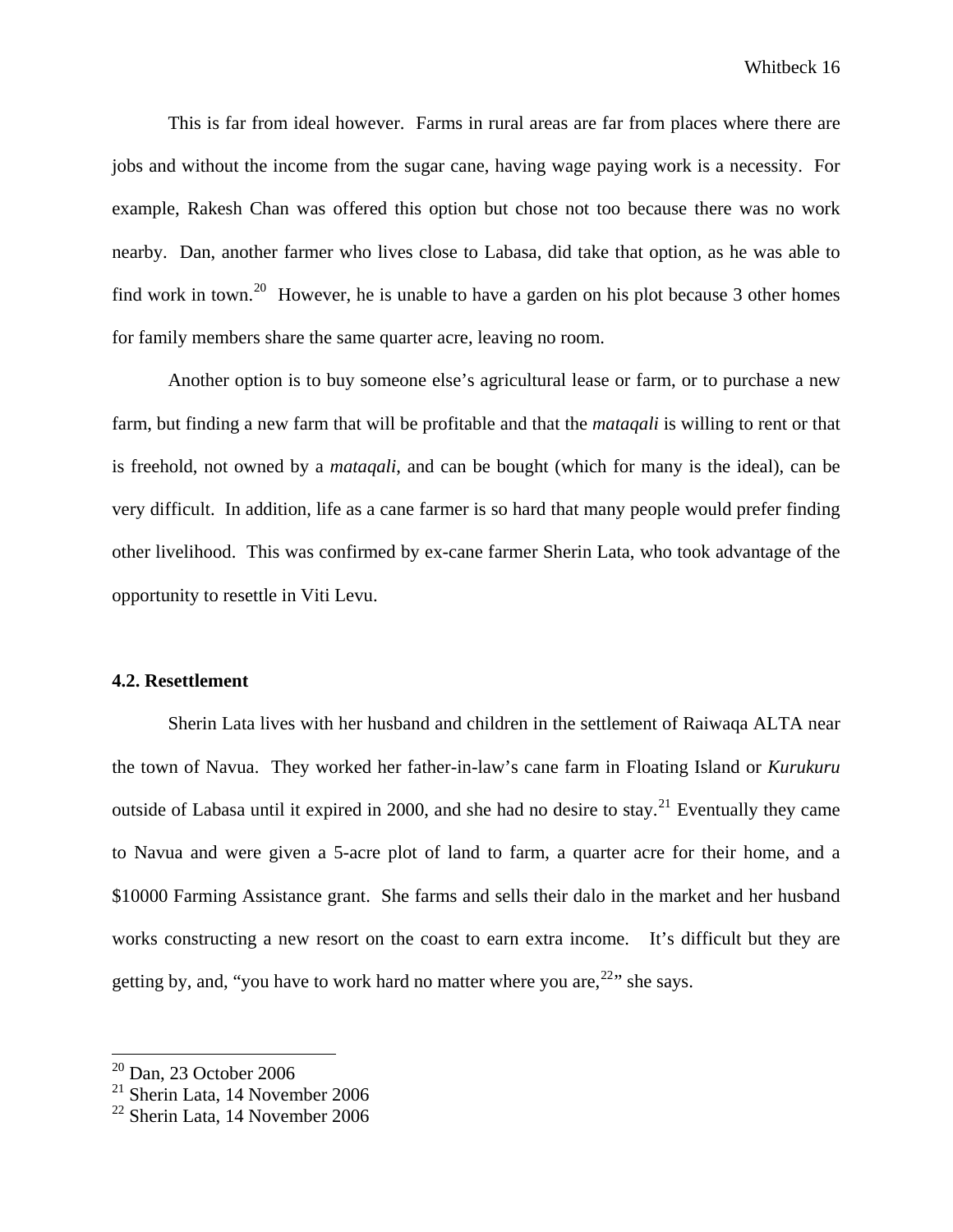Between 1998 and 2005, the government established seven resettlement areas with plots ranging from 5 to 21 acres.<sup>[23](#page-17-0)</sup> Before they are opened to displaced farmers, the department of agriculture puts in roads, water, power, and drainage. When the infrastructure is complete farmers who held ALTA leases that expired can apply through the Farming Assistance Scheme (FAS). If approved, they are then given a thirty-year lease through the Lands Department and \$10000 in the form of local purchase orders that can go to moving expenses, farm equipment, seed, and fertilizer. As of 2005 there were 109 lots available though out Fiji.

Overall, the scheme is working. The majority of the farmers interviewed in Navua expressed satisfaction with the arrangement.<sup>[24](#page-17-1)</sup> However, the program is not perfect. For many, it came too late. Although leases started expiring in 1997, work on resettlement areas did not begin until 1998. When Sherin arrived at her site, they had no water for the first year and are still waiting for their lease contract from the lands department.<sup>[25](#page-17-2)</sup> Other settlements like Navudi in Vanua Levu have bad soil and are far from schools, health centers, and markets, according to Niraj, the Senior Technical Assistant at the office of the Department of Land Resources, Planning and Development in Labasa.<sup>[26](#page-17-3)</sup> He also admits that some of these settlements came in as an emergency solution to a problem that had not been foreseen, and so some settlements are less than ideal. Residents of Vakabeli near Navua complain that the trucks driving on their dirt road raise too much dust and drive to fast due to lack of speed bumps. They also worry about flooding, since their settlement is in the flood plain of the Navua River, but at least they are able to make a living.

<span id="page-17-0"></span> $23$  Government of Fiji, 2005

<span id="page-17-1"></span><sup>&</sup>lt;sup>24</sup> Navua Vicinity, 14 November 2006

<span id="page-17-2"></span> $25$  Sherin Lata, 14 November 2006

<span id="page-17-3"></span> $26$  Nirai, 17 November 2006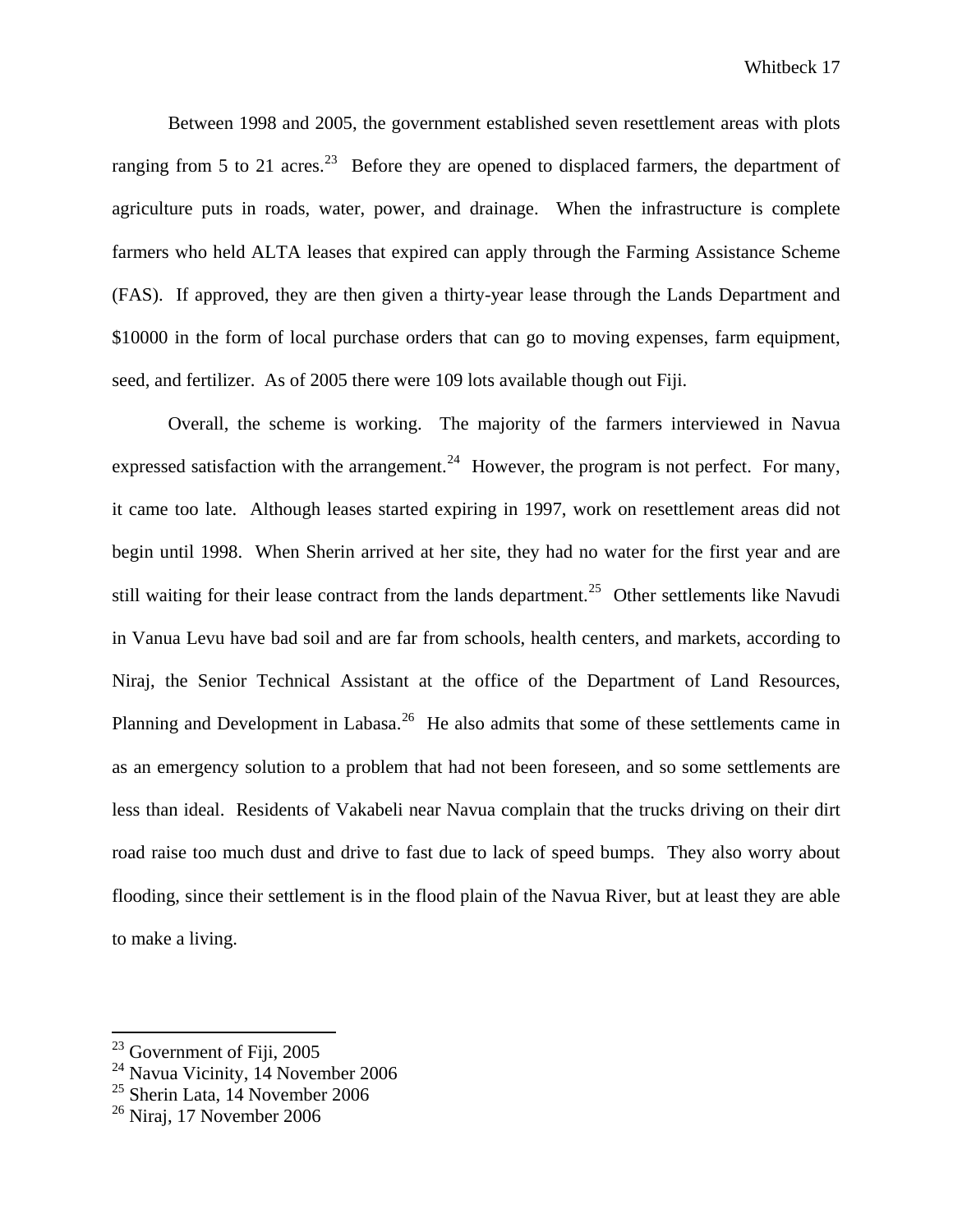That is not the case for everyone displaced by the loss of cane leases however due to the other major imperfection in the resettlement scheme. Although for every lease that is not renewed, 5 families face eviction,  $27$  only the official tenant can apply for resettlement. These other families, including relatives of the leaseholder who also depended on the farm and laborers whose families live on the farm and subsist on wages from cutting cane, must make their own arrangements.

## **4.3. Own Arrangements**

For those who depend on leases that do not get renewed, if staying in a house bloc, finding a new farm, or resettling is unfeasible or impossible, the only other option is to find their own situation. Migration overseas is an option for some of those who are more educated, and since 1987, an estimated 100,000 Indo-Fijians have left for greener pastures causing the once feared Indo-Fijian majority (51 percent of the population in 1966) to dwindle to a mere 38 percent in 2004.<sup>[28](#page-18-1)</sup> Migration is expensive though. When asked if he would like to go overseas, one 60-year-old displaced farmer who now sells vegetables by the roadside replied that it would be impossible because the cost of living is so much higher in places like New Zealand and Australia.[29](#page-18-2) Even if he was granted a visa, he could never afford it.

Although the self-sufficiency of the Indo-Fijian ethos discourages relying on others for help, some families move in with relatives, but relations often have families of their own, or are displaced farmers themselves, and so this is often impossible. Sometimes cutters can stay in the same areas by finding other agricultural work, cutting cane for a farmer who still has his lease, but a significant number of farmers and laborers end up leaving the agricultural sector and

<span id="page-18-0"></span><sup>27</sup> Barr, 2006a

<span id="page-18-1"></span><sup>28</sup> Field, 2006

<span id="page-18-2"></span> $29$  Ex-Farmer, 21 November 2006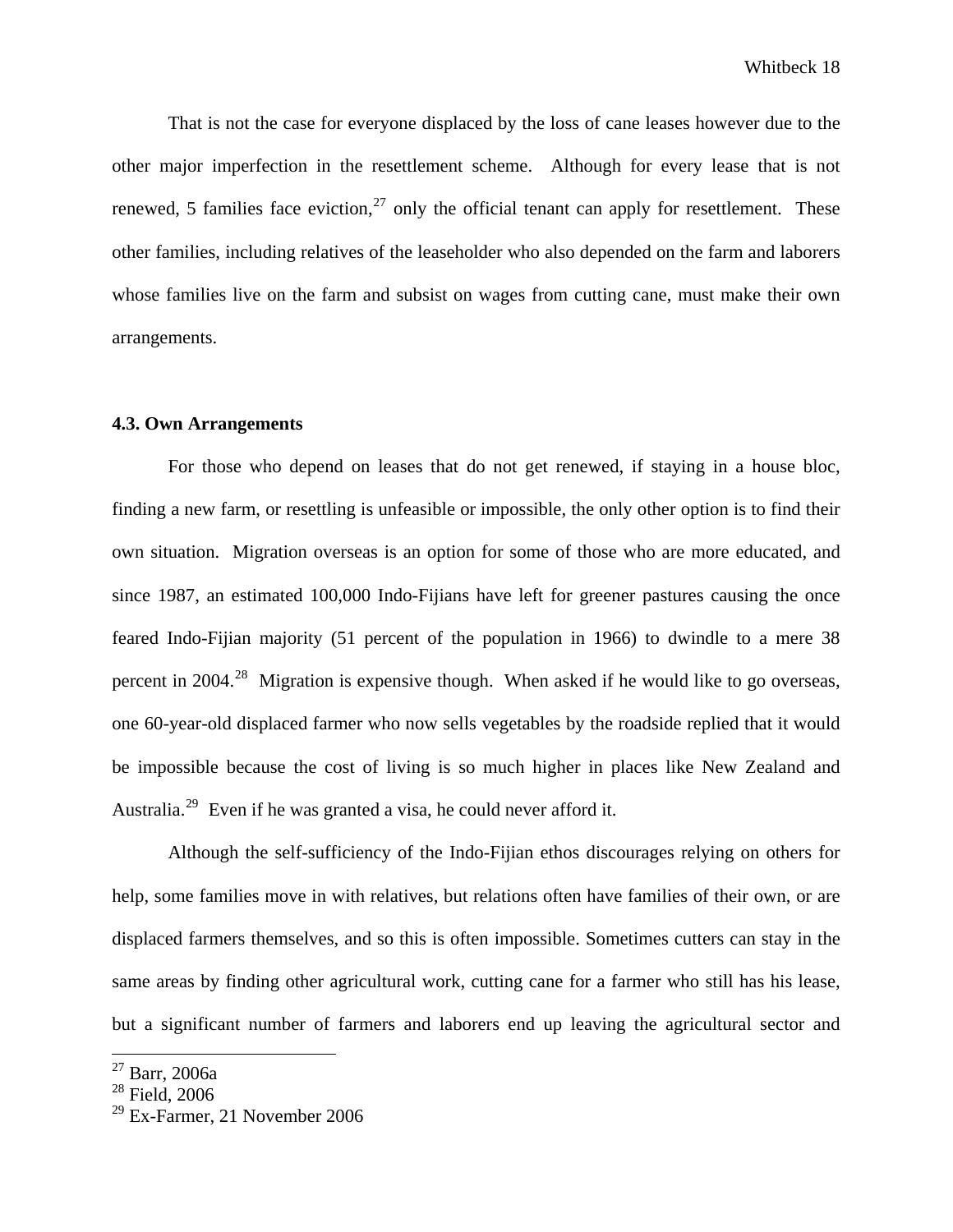migrating to urban areas (with the associated social upheaval that such dramatic change incurs). In Vanua Levu, some come to Labasa, but still more go to Viti Levu, where they gravitate to towns like Lautoka where there is still the possibility of work in the sugar industry, or the increasingly crowded Suva-Nausori corridor outside of the capital.

Those lucky enough to have some savings, or who had a trade beyond sugar before their lease expired, are able to buy land or rent a house and find a job when the arrive in the city. But few are that lucky. Many of the migrants have little to nothing in the bank, a limited education and have spent most of their lives in the cane fields. They do not have the ability to buy or rent a home in the city, where monthly rents can exceed yearly rents in rural areas, and so end up in one of the numerous squatter settlements. Although many would cite this as their last option, it is often the only option for a displaced cane family.

The squatters surrounding Suva are rife with people from Vanua Levu.<sup>[30](#page-19-0)</sup> Although no one is certain of the exactly how quickly the number of squatters is growing, new homes are springing up weekly. Squatting is very appealing for many families; it is less expensive than other urban housing and still provides the urban advantages of easier access to schools, hospitals, markets, and employment. There are major drawbacks though. Squatting is a very precarious existence. Because it is illegal, it is possible that any day a squatter could be forcibly evicted. Often, squatters will have an informal agreement with the local chief who will charge about \$500 a year to build a shack on his land, but will demand additional goodwill payments, as M. Reddy told me, sometimes \$50 here, \$20 there every 2 months or so under threat of eviction; it amounts to extortion.<sup>[31](#page-19-1)</sup> Meanwhile, living conditions are often squalid, often with little sanitation and no

<span id="page-19-0"></span> $30$  In the squatter settlements, it is possible to identify a family's origin by looking at the metal people use to build their homes. People from Viti Levu build with the lines running vertically; those from Vanua Levu have them running horizontally.

<span id="page-19-1"></span><sup>31</sup> Mahendra Reddy, 9 November 2006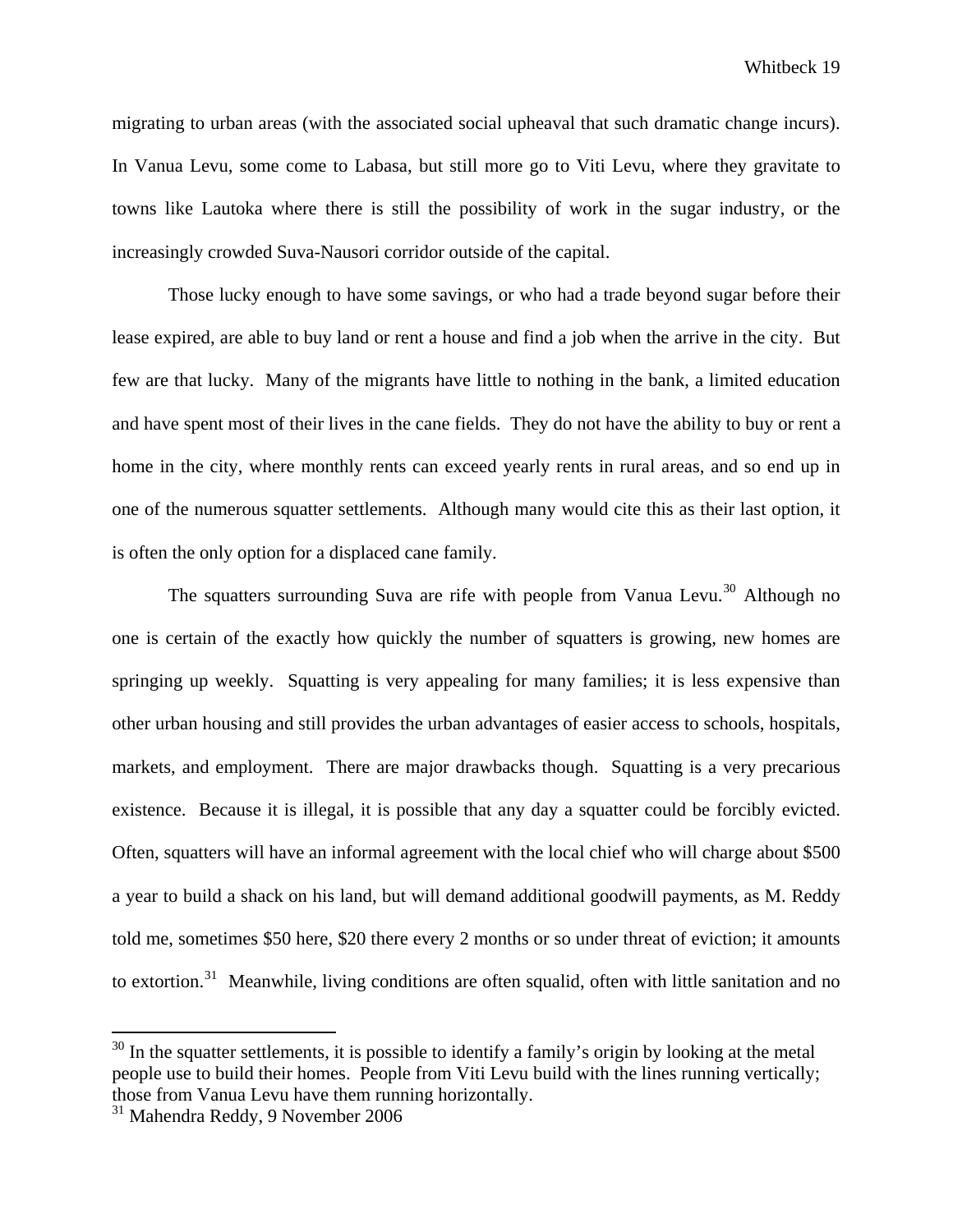access to water or electricity; but for the people who live there, the advantages mitigate these negative aspects. One of the biggest attractions is the availability of access to employment, and for a squatter access to employment is a necessity, since urban squatters have little room for the gardens or chickens that are a staple of rural subsistence.

People who move to urban areas in the hope of finding work often face a harsh reality due to an urban unemployment rate that went from 7.8 percent in 1996 to 14.1 percent in 2002.<sup>32</sup> The jobs that are available pay poor wages, but when there are no other options, someone like a displaced cane farmer or cane cutter will take whatever they can. As one ex-farmer told me, "If you can't have the full roti, at least have the quarter to fill your belly.<sup>[33](#page-20-1)</sup>"

<span id="page-20-0"></span> $32$  Government of Fiji, 2002

<span id="page-20-1"></span> $33$  J. Prakash Raj, 12 November 2006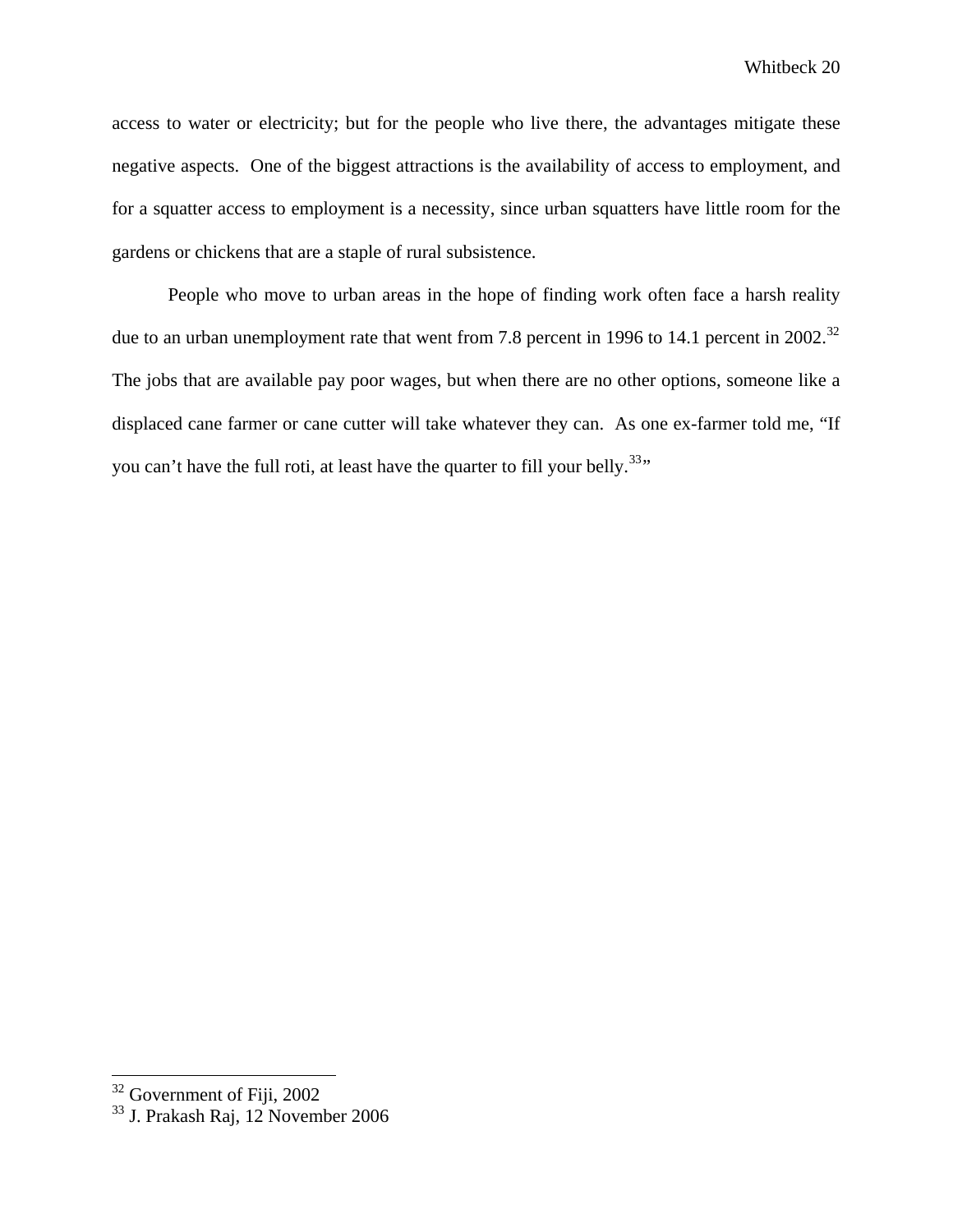#### **5. Aid**

In Fiji, there are a wide variety of programs designed to help the needy. The following sections describe and assess three forms of aid from different parts of the Government of Fiji as well as other efforts by Overseas Development Agencies (ODAs), and domestic and foreign Non-Governmental Organizations (NGOs).

#### **5.1. Governmental Aid**

In light of the difficulties faced by displaced farmers, I asked people who should help; over and over again I got the same response. The Government. The reply came from displaced farmers, retired farmers, and businessmen. They hold the government responsible because it is the main body responsible for the social welfare of its citizens. Others assert that responsibility for assisting farmers lies with the government because the NLTB is connected to the government and the government enforces the laws governing land. The perception is that they get the taxes so they should provide the help. Governmental aid in Fiji comes in three major forms: Social Welfare, Housing, and Farming Assistance.

## **5.1.1. Social Welfare**

**Program –** The Department of Social Welfare is the major source of governmental aid to the destitute through the Family Assistance Scheme. Its purpose is "to assist families with no means of supporting themselves,  $34$ <sup>34</sup> through a stipend of \$60-\$120 per month, still placing recipients well below the poverty line. Those eligible include elderly, permanently ill and disabled, deserted spouses, single parents with no source of income, and prisoners' dependants. Once receiving Family Assistance, other services become accessible as well, such as remission of

<span id="page-21-0"></span> $34$  Government of Fiii, 2006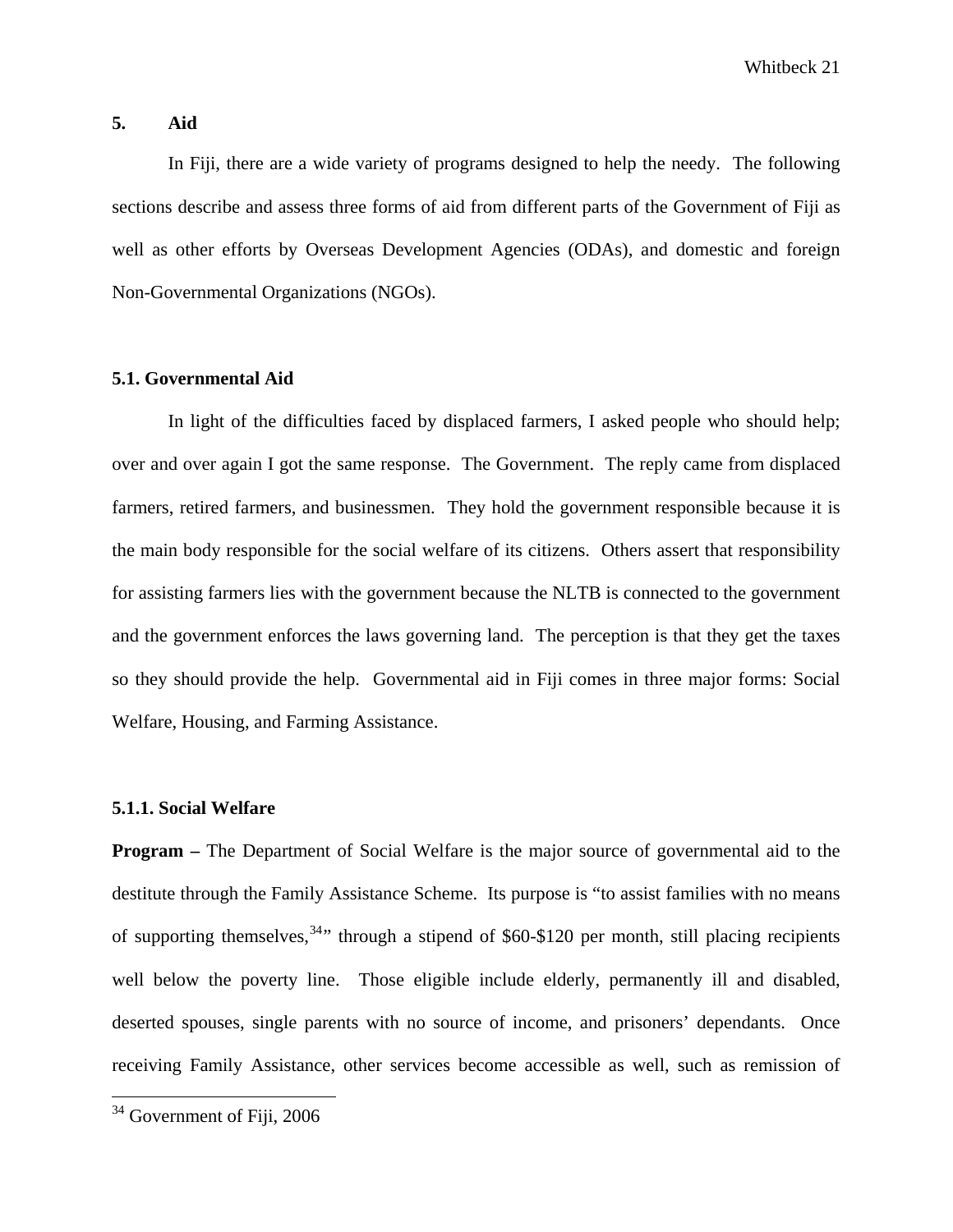school fees and the Poverty Assistance Program, which gives approved applicants one-time grants of \$5000 for home improvement or starting a business.

**Assessment** – The Social Welfare department is severely hampered by lack of funding. Although 272,000 people in Fiji are in poverty, only 22,000 or 8 percent of them receive family assistance.<sup>[35](#page-22-0)</sup> Eligibility restrictions prevent single fathers or seasonal workers from applying and even for the eligible, applications can take years to approve and often are only granted if you know someone on the inside according to M. Yakub, a Labasa businessman.<sup>[36](#page-22-1)</sup> When I visited the Social Welfare Office and said that I was looking at aid to displaced farmers I was told, "displaced farmers are not poor.<sup>[37](#page-22-2)</sup>" By the department's standards of poverty, necessitated by lack of funds, this is true. Although displaced farmers are certainly disadvantaged and many are very poor, unless they fit into one of the Family Assistance's 7 categories, social welfare is not an option for them.

#### **5.1.2. Housing**

**Programs** – One major need faced by displaced farmers is housing. Although some landowners allow farmers to take their homes with them when they are evicted, this is often not the case. In terms of housing assistance, there are four major government supported bodies involved: Squatter Resettlement Unit, Housing Assistance & Relief Trust (HART), Public Rental Board (PRB), and Housing Authority.<sup>[38](#page-22-3)</sup> The Squatter Resettlement Unit provides utilities to approved squatters but their overall goal is to discourage new squatters. Currently they are working to develop other areas that will be used to resettle squatters while the old settlements are made more

<sup>35</sup> Barr, 2006b

<span id="page-22-1"></span><span id="page-22-0"></span><sup>36</sup> M. Yakub, 20 November 2006

<span id="page-22-2"></span> $37$  "Ana", 8 November 2006

<span id="page-22-3"></span><sup>&</sup>lt;sup>38</sup> Although the Squatter Resettlement Unit is the only purely governmental body, the other three receive substantial governmental support.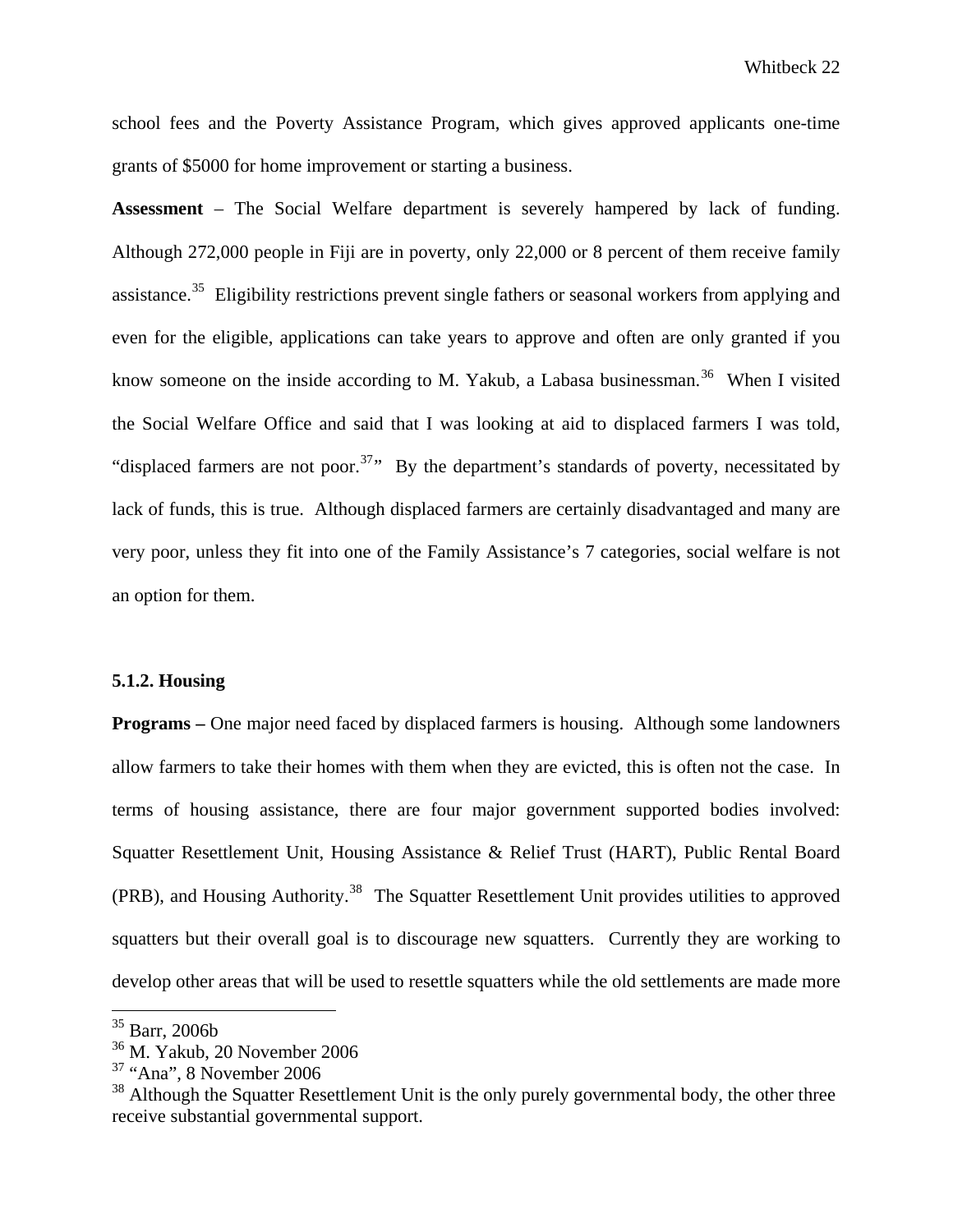habitable. HART aims to "provide basic, temporary housing for the destitute poor and to meet the social welfare and community development needs of its tenants<sup>[39](#page-23-0)</sup> $\cdot$  of whom the majority are Family Assistance recipients. PRB provides housing options ranging from \$7.60 a week to \$78 per week for low-income families. Housing Authority sets up subdivisions in suburban areas that can be bought for low prices (\$5000-\$7000) and provide low interest loans.

**Assessment** – In theory, these programs work together as a ladder, allowing a family to work its way out of poverty. Although this is the theory, things rarely happen that way. On every step of the ladder, there are families that have lived there for decades. There are also times when the wait for affordable housing is prohibitive. For example, the wait for a PRB flat in Suva is currently 3000 families long due to delays in replacement of 5 condemned housing blocs.<sup>[40](#page-23-1)</sup>

 Ex-cane families enter the system at various points depending on their status when they are displaced (except for HART which serves only the poorest of the poor, thus not reaching most cane families). The Hindu religion espouses upward social mobility and many interviewees expressed the desire to enable their children to live a better life. These cultural influences could affect the rate at which Indo-Fijians move through the system, but no comprehensive efficacy study has ever been done. As one PRB official told me, "We hope it works...<sup>[41](#page-23-2)</sup>"

#### **5.1.3. Farming Assistance Scheme**

**Programs –** The FAS provides four options to farmers who used to hold ALTA leases. Grants of up to \$10,000 are given to cover NLTB costs of lease renewal, NLTB costs of obtaining a Rural Residential Lease, costs of purchasing a new farm of greater than 2.5 acres, or assistance in kind for moving to and starting farming operations at a government developed resettlement

<sup>&</sup>lt;sup>39</sup> Barr, 1998

<span id="page-23-1"></span><span id="page-23-0"></span><sup>40</sup> Dhiraj J Singh, 10 November 2006

<span id="page-23-2"></span> $41$  Ibid.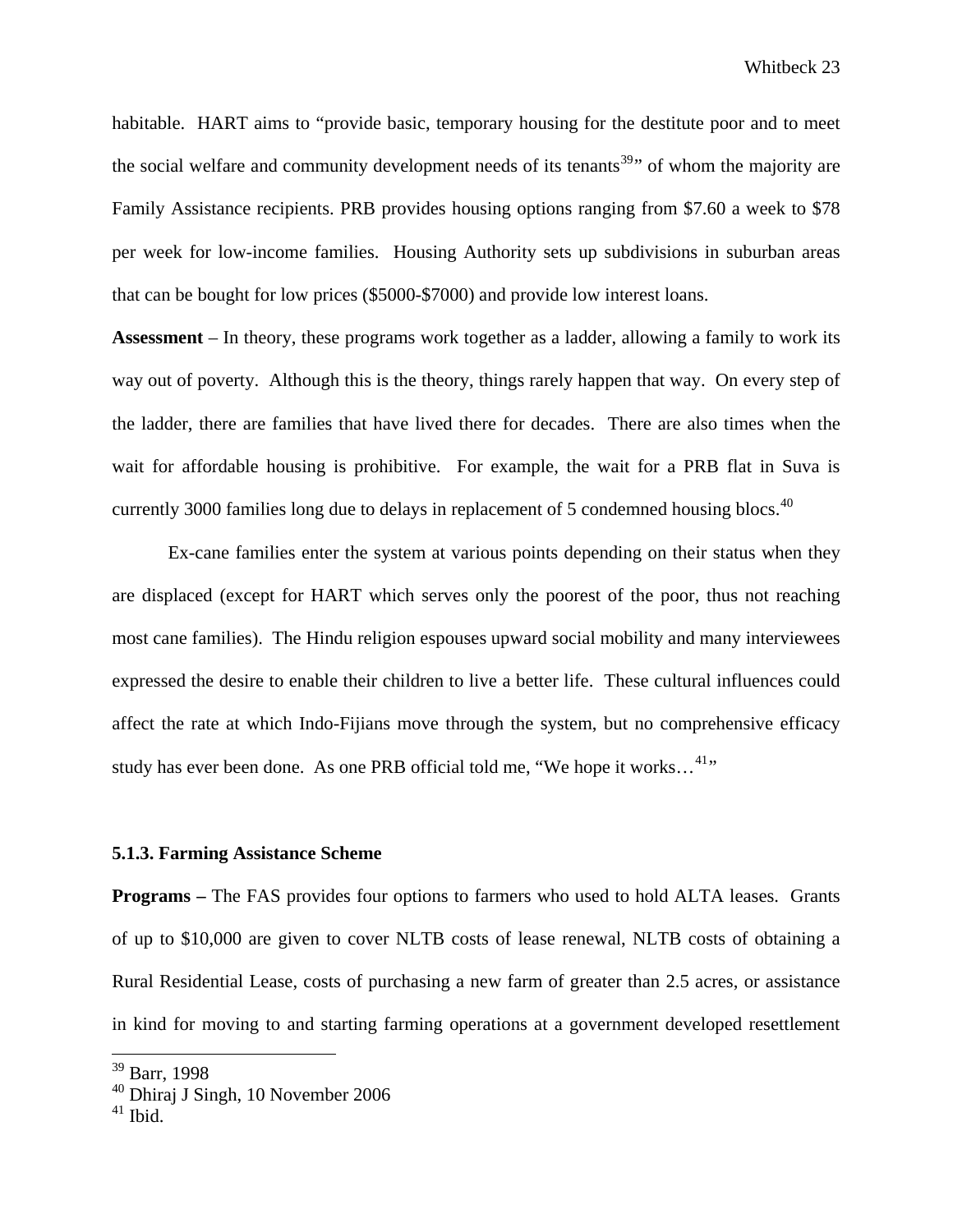location. Grants are also available to incoming landowner farmers or incoming non-landowner indigenous Fijian farmers.<sup>[42](#page-24-0)</sup> By giving aid to displaced farmers who intend to continue farming in some way, and by giving aid to Indo-Fijians and Fijians entering cane farming, the FAS seeks to protect the sugar industry and support other sectors of agriculture.<sup>[43](#page-24-1)</sup> This program, which replaced the preceding \$28,000 program that gave grants in cash to farmers regardless of intent, only gives its grants to cover costs or in kind, in the form of local purchase orders that can be used to purchase seed, fertilizer and farm equipment.

**Assessment** – This program does reach a limited number of cane families and those that are assisted are grateful. I asked one farmer who left behind an expired lease in Lagalaga, Vanua Levu and resettled in Vakabeli near Navua who should help displaced cane families and he replied that the government should help them, just as they had helped him, with a little land and some money to start off with.<sup>[44](#page-24-2)</sup> Also, giving grants in kind rather than in cash does insure that it is used only for agricultural purposes as it was designed to do, but some farmers believe that there should also be aid for those who no longer wish to continue farming in any form. Also, this money is often used by Indo-Fijian farmers who are transferring from farming cane to cultivation of other crops like dalo, or by Fijian farmers who are transferring into cane cultivation. Despite this dramatic change, very little education, beyond quarterly training sessions that reach some replacement farmers in the cane belts, is available to them.<sup>[45](#page-24-3)</sup> Although the assistance is useful, without education on how to astutely use it to produce a viable crop and livelihood, it can be ineffectual.

<span id="page-24-0"></span><sup>42</sup> Government of Fiji, 2005

<span id="page-24-1"></span><sup>43</sup> Eliki Tikoidraubuta, 7 November 2006

<span id="page-24-2"></span><sup>&</sup>lt;sup>44</sup> Gyana Nand, 14 November 2006

<span id="page-24-3"></span> $45$  Government of Fiii, 2005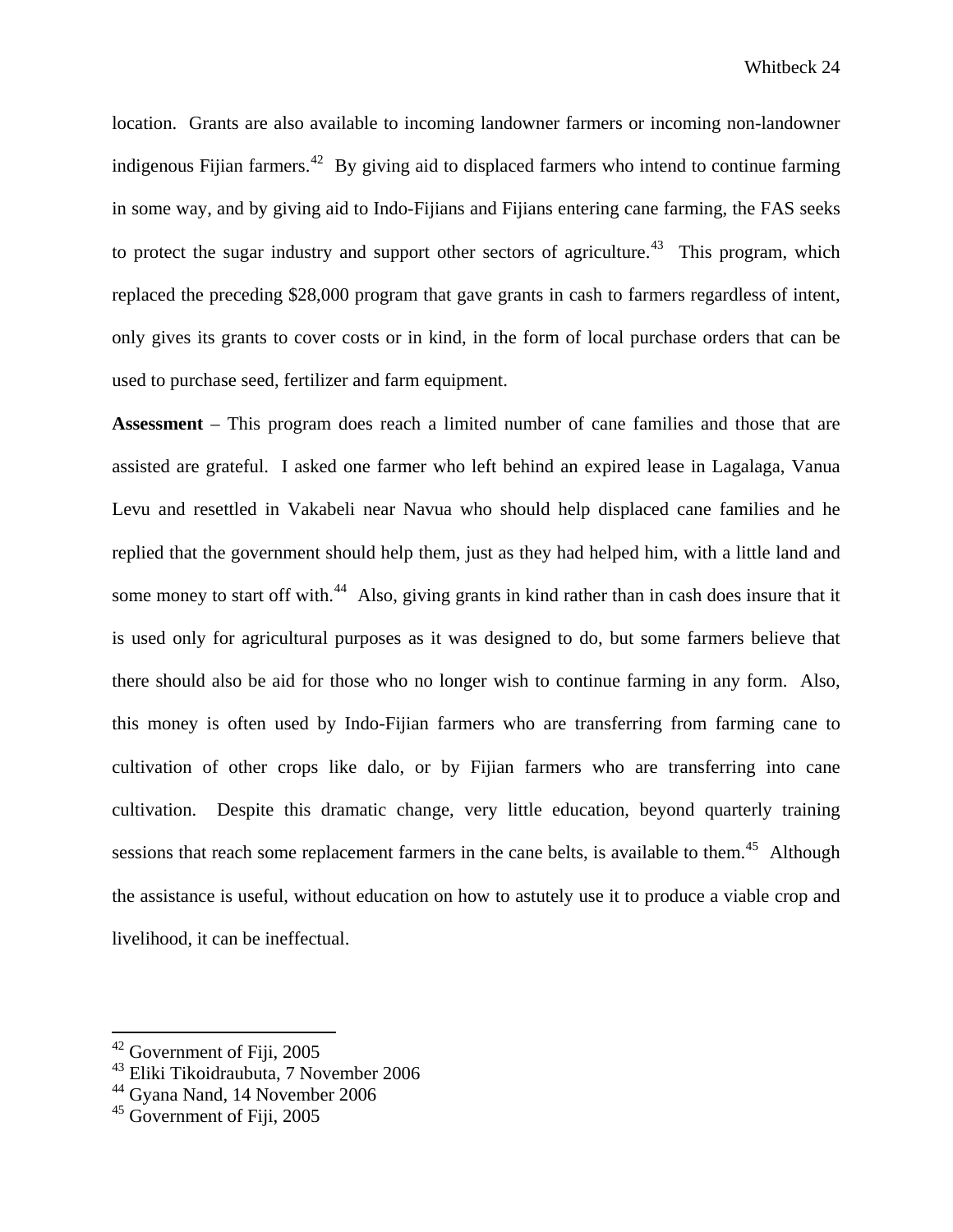#### **5.1.4. Summation**

"A developing country such as Fiji cannot afford a comprehensive welfare state, where government takes over full responsibility for the welfare of the poorest of the poor. $46$ <sup>to</sup>

There are programs available to help the impoverished, however, due to the constraints of a developing economy, these are unable to reach all those in need. As homeless, occupation-less people, displaced cane families are in need, but few of the existing programs run by the Government of Fiji have the resources to meet those needs. Many still go without assistance in finding a place to live, finding employment, or paying for school fees. One woman who has lost faith in the government told me, "you can't cry to the people now, you must cry to the lord.<sup>[47](#page-25-1)</sup>"

#### **5.2. Overseas Development Agencies**

**Programs** – In Fiji, two major ODAs, the Asian Development Bank (ADB) and the European Union (EU) are presently involved in providing assistance to this sector of society. As of 2002, the ADB was proposing a massive loan to fund the "*Fiji Islands for Preparing the Alternative Livelihoods Project"* to provide retraining for ex-farmers.<sup>[48](#page-25-2)</sup> As I write, the EU is in the process of approving grant funds of F\$8 million to support the sugar industry<sup>[49](#page-25-3)</sup> which will soon be hit by a massive decline in profits as EU subsidies are phased out over the next three years. India is also offering technical assistance to increase the efficiency of sugar production at the Labasa  $m$ ill. $50$ 

<sup>&</sup>lt;sup>46</sup> Government of Fiji, quoted in Barr 1998:3

<span id="page-25-1"></span><span id="page-25-0"></span><sup>47</sup> Marian, 20 November 2006

<span id="page-25-2"></span><sup>48</sup> Dwyer, 2002

<span id="page-25-3"></span><sup>49</sup> Van de Velde, 7 November 2006

<span id="page-25-4"></span><sup>50</sup> Vishwa Nadan, 17 November 2006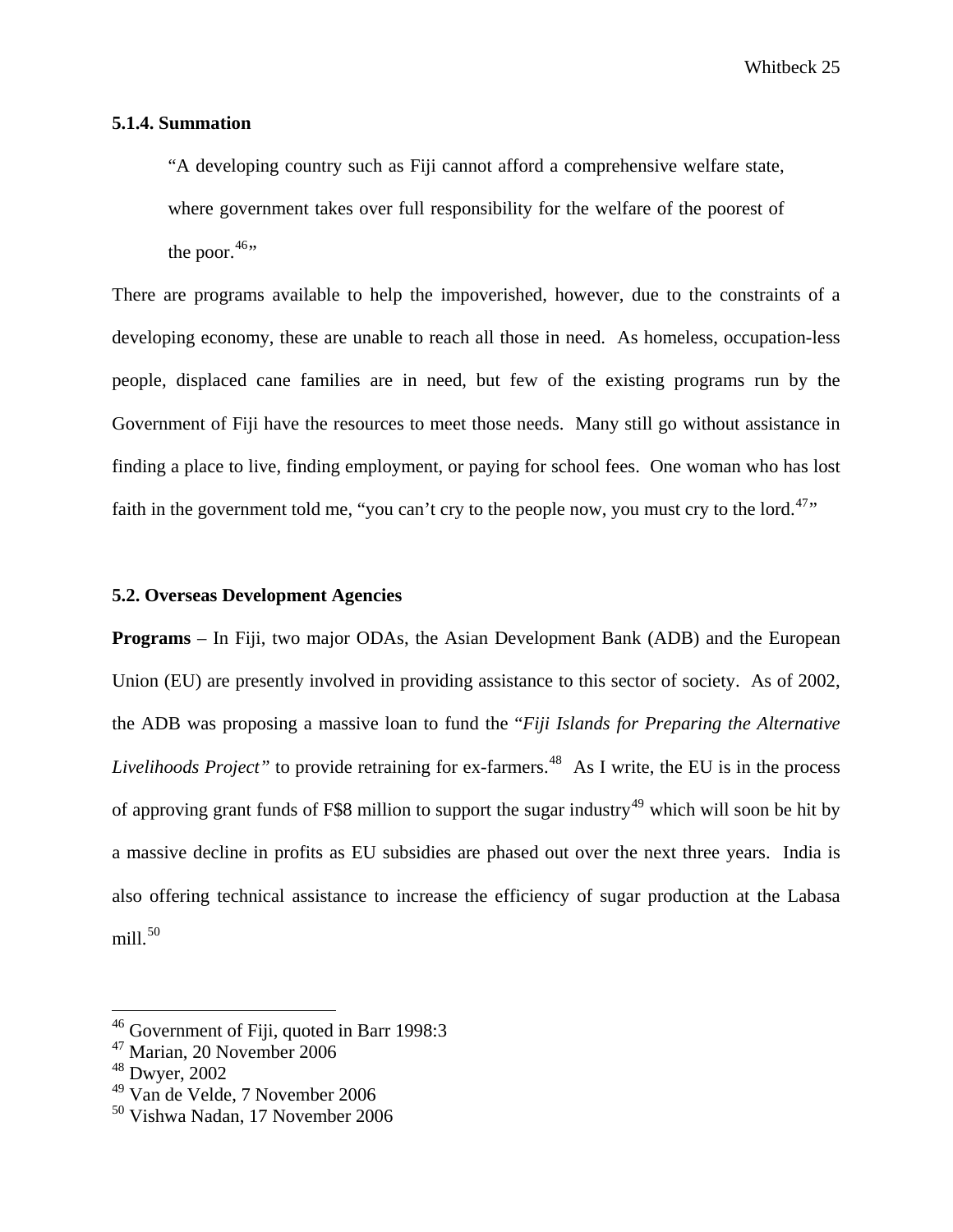**Assessment** – From the point of view of the industry, the aid from the EU and India is much needed if sugar is to continue to be a viable crop in Fiji. However, \$8 million dollars for the sugar industry at some point in the future is of little help to a farmer who is losing his lease today. Even some ODAs are admitting that things maybe too late. One article on the ADB website concedes that, "Assistance will come too late for Ram Sundar and his wife Taramati, as the lease on the 15-acre lot they have cultivated for 20 years expires this December.<sup>51</sup>" When you talk to farmers about where they look to for aid, they are not aware of the actions of these bodies. ODAs have the ability to give massive amounts of aid, but it can take years for programs to be approved and funds to trickle down to the people through layers of bureaucracy. At this moment in Fiji, aid from ODAs is relatively ethereal.

#### **5.3. Non-Governmental Organizations**

**Programs** – There are multiple NGOs working on issues of social justice, poverty alleviation, and empowerment that could indirectly benefit displaced farmers. FRIEND, the Foundation for Rural Integrated Enterprises 'N' Development, is an NGO based in Lautoka that recently was the overall winner at the 2006 Fiji Development Bank Small Business Awards.<sup>[52](#page-26-1)</sup> They provide a variety of programs including income generation through a boutique that sells items made by local communities, Youth Development, a micro-savings scheme, and the Grassroots Opportunity for Action and Leadership (GOAL). FRIEND, which emphasizes dignity and selfmotivation, frequently collaborates with other NGOs "developing partnerships to alleviate poverty.<sup>[53](#page-26-2)</sup><sup>,</sup> Arita, who works at their store in Suva, said they never advertise for participants because they believe that the impetus must come from within the individual, the desire for

<span id="page-26-0"></span> $51$  Gill, 2006

<span id="page-26-1"></span> $\frac{52}{12}$  Ragi, 24 November 2006

<span id="page-26-2"></span><sup>53</sup> Arita, 13 November 2006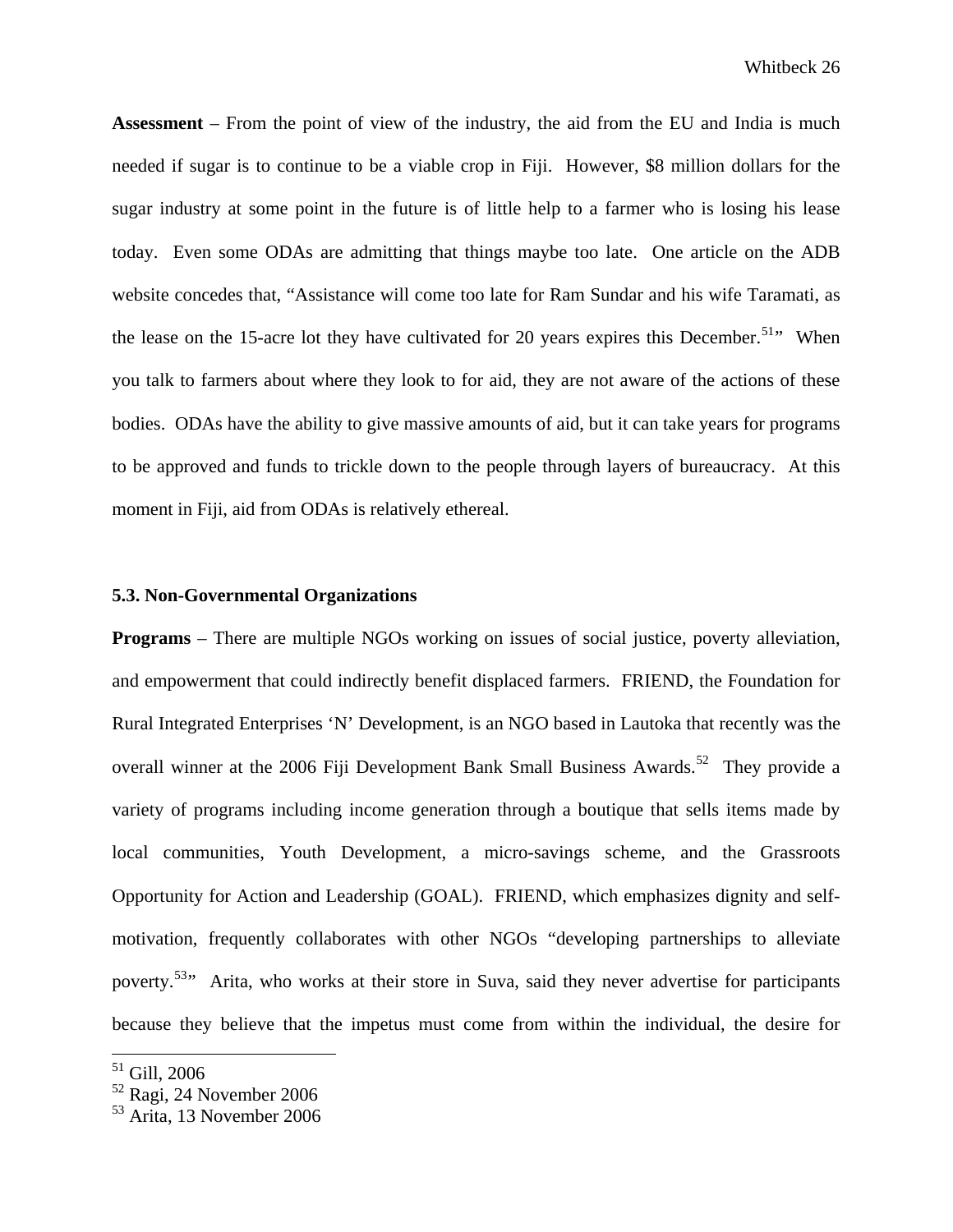change must touch the heart. ECREA, the Ecumenical Center for Research Education and Advocacy, also espouses this grassroots, empowerment-based approach, focusing on community development in squatter settlements and villages.

Other NGOs like Save the Children, the Women's Crisis Center, and the Citizen's Constitutional Forum (CCF) are active throughout Fiji. Meanwhile, individual churches and cultural organizations are also involved in providing assistance and are often the first line of support, supplying food, clothing, and other necessities to members in need. Also on the smaller scale, about ten minutes outside of Labasa an American couple runs an occupational training center, teaching classes in sewing, car mechanics, and other useful skills.

**Assessment** – At the moment, there is no NGO in Fiji working explicitly for the needs of displaced cane families (groups like the National Farmers Union and the Sugar Cane Growers Council only assist current farmers), but the methods they are using could be motivated to aid this other sector. Programs like ECREA and FRIEND are being very successful on the grassroots level, and the Farmers Union and Sugar Cane Growers Council keeps data on where the most leases are expiring and when. The answer may lie in the synthesis of these abilities. If someone was able to use data from existing records to trace displaced farmers and accurately assess their whereabouts and needs, then NGOs could use their methods to address those needs.

The benefit of working through NGOs rather than Government or ODAs is that their structure allows them to be more personalized, and more versatile. Rather than imposing solutions on a universal situation, like poverty, they can prescribe solutions that fit the individual situations, like desire of the residents of the Vakabeli settlement for speed bumps. Further more, their flexibility allows them to respond to situations much faster, without the limitations of politics or bureaucracies that delayed responses to this crisis.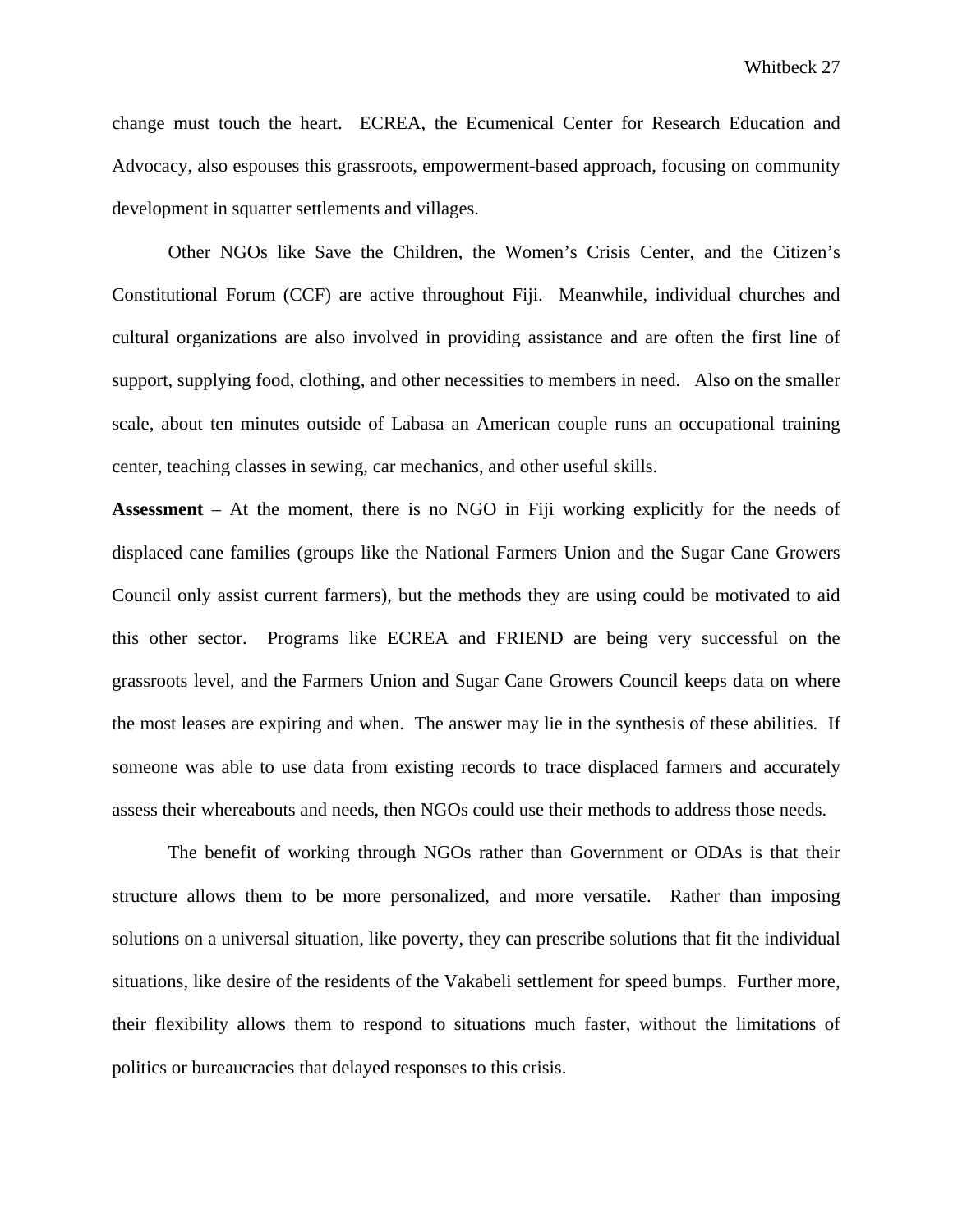#### **5.4. Evaluation**

 These aid programs address a variety of problems both directly and indirectly, but there is more that must be done to address the specific needs of this displaced population. The need for suitable housing continues, the search for jobs that will ensure an acceptable standard of living continues, the problems with children unable to attend school for lack of bus fares continue, and so the work must continue.

Often the tendency with aid is to throw money at a problem, and yes money is useful and money is necessary, but it will take more than money to provide the required aid. Money must be used in a way that will become self-sustaining; following the old adage that if you give a man a fish he will eat for a day, but teach a man to fish and he will eat for a life time. Indo-Fijians do not want to be handed a fish, they want to work, driven by a work ethic deeply imbedded in their society. On the wall in the office of Rosan Lal at the National Farmers Union in Labasa I saw a list of Gandhi's ten deadly sins, and the first sin was "wealth without work." This ethic was reiterated by struggling ex-farmer Rakesh Chan who said if he was given the choice between a \$200 social welfare check for doing nothing or a \$200 paycheck for his labor, he would much rather take the paycheck and the work.<sup>[54](#page-28-0)</sup>

 The complexity of this issue defies any single approach, thus multiple tactics must be utilized on both the macro and the micro levels. On the macro level, efforts of the Government of Fiji and ODAs must continue to be used to find a long-term solution to the issue of land tenure through re-examination of laws and reform of bodies like the NLTB, and endeavors to create an atmosphere of security. Increased funding for infrastructure, social welfare, scholarships, as well as programs to promote investment and ease transitions to alternative livelihoods must also be done on this level. On the micro level, NGOs must continue to work on programs that promote

<span id="page-28-0"></span><sup>54</sup> Rakesh Chan, 12 November 2006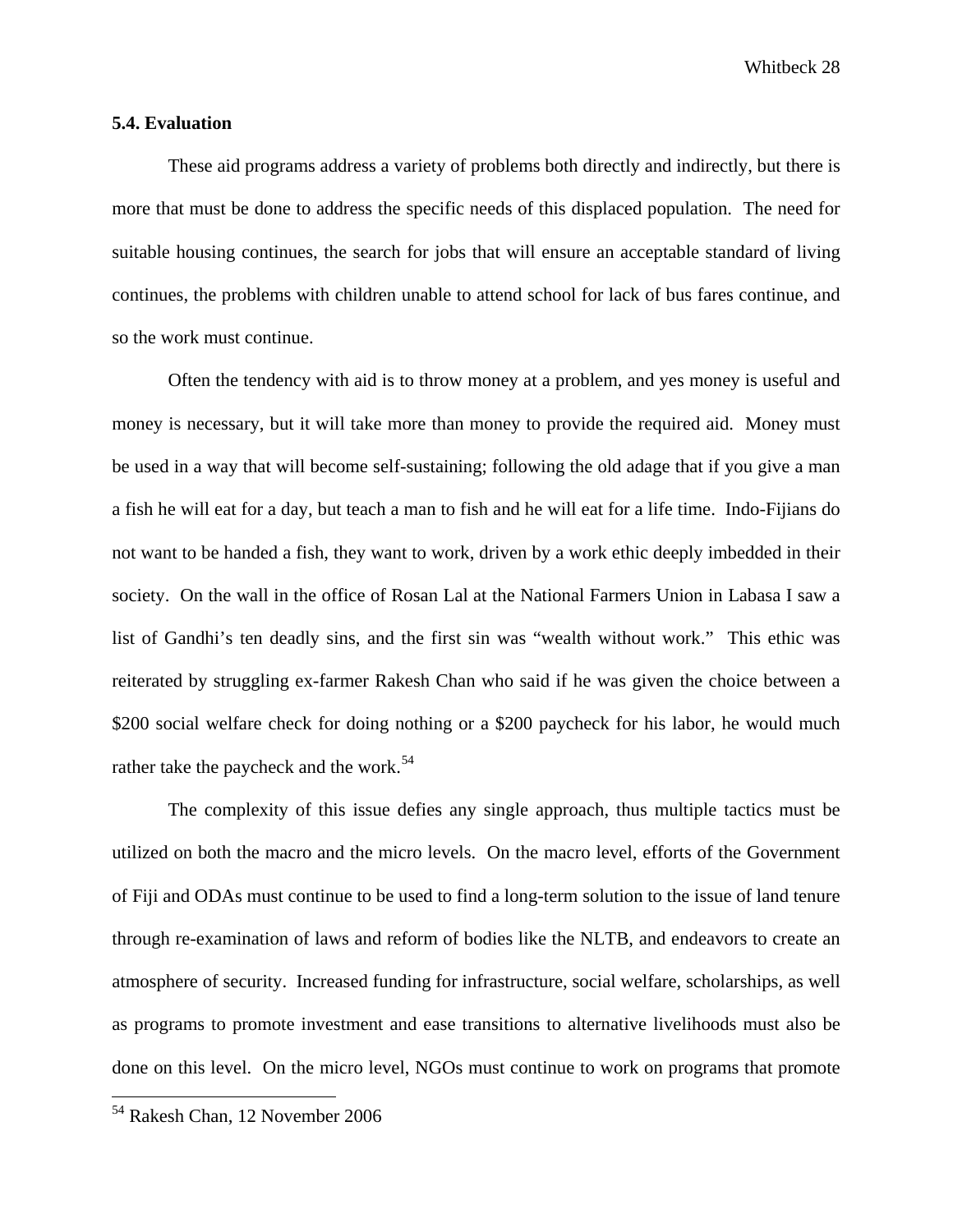empowerment, provide micro-loans and support for small-scale economic enterprise, and aid individuals and communities in sustainable ways.

It is said that if you give an Indian a rock they can survive, but they need that rock. When a cane lease expires, five families are displaced with little in the way of capital or other means to start over. These hardships, although significant are not insurmountable. Displaced cane families are willing to work; they just need a little help to make a new life, and the current programs in existence are not enough to provide that aid.

### **6. Conclusion**

 When cane families are displaced, they lose more than their livelihood. Families that are forced to relocated leave behind family and friends. Muslim Indo-Fijians leave behind the graves of their forefathers. Families see the efforts of generations vanish into thin air; and this doesn't just affect the farmers. It affects cane cutters and truck drivers who no longer have cane to cut or haul. In small towns like Labasa it affects shopkeepers and vegetable vendors who no longer have customers to buy their wares. Displacement of cane families is causing rural depopulation and is exacerbating urban crowding. Meanwhile, less cane is being produced as reclaimed land turns into bush, affecting the Fijian economy. This displacement results in massive social and economic change that affects individuals, communities, and the entire country.

 There is light in the distance though. The population can be re-skilled to take up wage earning jobs or to grow other fruits and vegetables for the growing resort sector. Infrastructural improvements and tax incentives can be used to attract investment. It is possible for society to adjust to the effects of this social change. All this will take time, dynamic approaches in terms of aid, and a lot of hard work, but there is hope.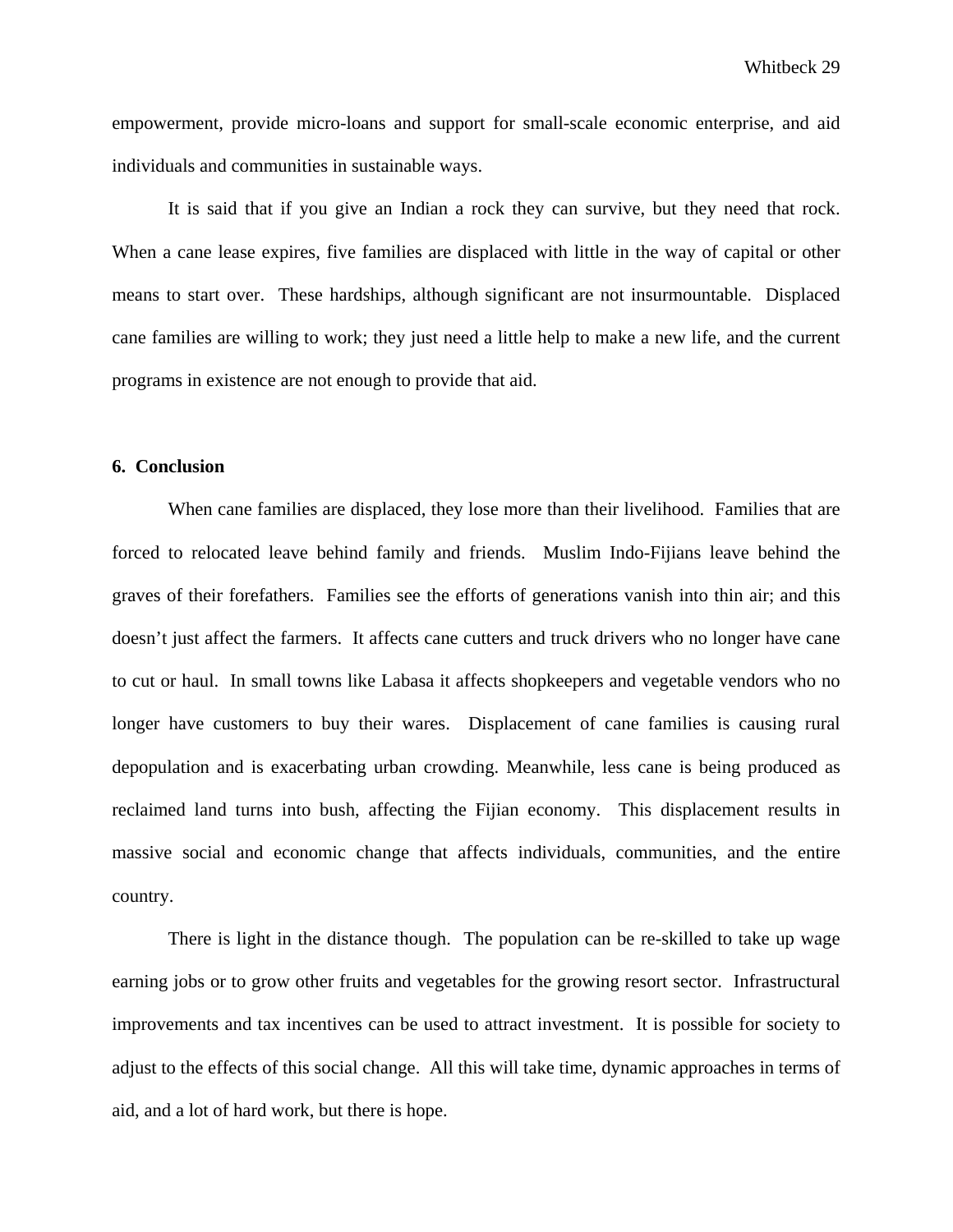# **Bibliography**

- Baba, Penny. "Where do the farmers go?" Fiji Times 20 January 1996: 4.
- Barr, Kevin J. Study of Housing Assistance and Relief Trust for ICCOO. Suva, Fiji: ECREA, September 1998.
- Barr, Kevin J. Poverty in Fiji 2006. Suva, Fiji: ECREA, 2006a.
- Barr, Kevin J. Poverty in Fiji, Lecture. Suva, Fiji: University of the South Pacific, 2006b.
- "Expiration of leases in Labasa Sugar District: 1997-2006." Table. Received from FSC, 17 November 2006.
- Field, Michael. "Fiji's Future Uncertain as Indians Continue Exodus." Islands Business 27 April 2006.
- Gill, Ian. "Fiji Islands Better Harvest." Asian Development Bank Review. Sept Oct 2003. Acessed: 20 November 2006.

<www.adb.org/documents/periodicals/ADB\_Review/2003/vol35\_5/Better\_harvest.asp> Government of Fiji. Bureau of Statistics. Household Income and Expenditure Survey [HIES]

- 2002-2003: The Urban Situation. Suva, Fiji: Government of Fiji, 20 December 2002.
- Government of Fiji. Department of Land Resources Planning and Development, Ratukalou, I. (Director). Information paper on the department of land resources planning and development's achievements and work program for 2005. Suva, Fiji: Government of Fiji, 2005.
- Government of Fiji. Department of Social Welfare. Family Assistance. Suva, Fiji: Government of Fiji, 2006.
- Government of Fiji. "Survivor TV series to inject \$6 million locally." 17 October 2006. 23 November 2006b. <www.fiji.gov.fj/publish/page\_7635.shtml>.
- Lal, P., H. Lim-Applegate, and M. Reddy. "The land tenure dilemma in Fiji can landowners and Indo-Fijian tenants have their cake and eat it too?" Pacific Economic Bulletin. 16(2)  $(2001)$ .
- Lingam, Dharam. The Squatter Situation in Fiji. Suva, Fiji: Department of Housing, Squatter Settlement and Landfill, Government of Fiji, n.d.
- Morris, Ricardo. "Too much talk and politics sours sugar." The Review 16 September. 2004: 4.
- Naidu, V and M. Reddy (2002). "Na ghar ke, na ghat ke [Neither here nor there]: ALTA and Expiring land leases: Fijian Farmers' perceptions of their future." Ford Foundation in Association with Asia Pacific Migration Research Network (APMRN). University of Wollongong, Wollongong New Zealand, 2002: 23.
- NGO Coalition of Human Rights. "Submission to CERD." 2002. Papers on Racial Discrimination – The UN CERD papers. Vol. 1. Ed. Ganesh Chand. Lautoka, Fiji: Fiji Institute of Applied Studies, 2005:83-145.
- NLTB. Estates Operations Manual. Suva, Fiji: NLTB, 2004.
- Prasad, Rajendra. "Experiences and Challenges of Sugar Cane Farmers." Presentation at Citizens Constitutional Forum workshop. Labasa, Fiji. 18 August 2006.
- Ragi, Brenda. "FRIEND tops FDB awards." Fiji Times 24 November 2006: 20.
- Sugar Cane Growers Fund. Loans Information Brochure. Fiji: Sugar Cane Growers Fund, n.d. "Uncertain future." The Review September 2000: 18.
- Van de Velde, Myfanwy. "R.E. Fijian Sugar Industry Grants." E-.mail to the author. 7 November 2006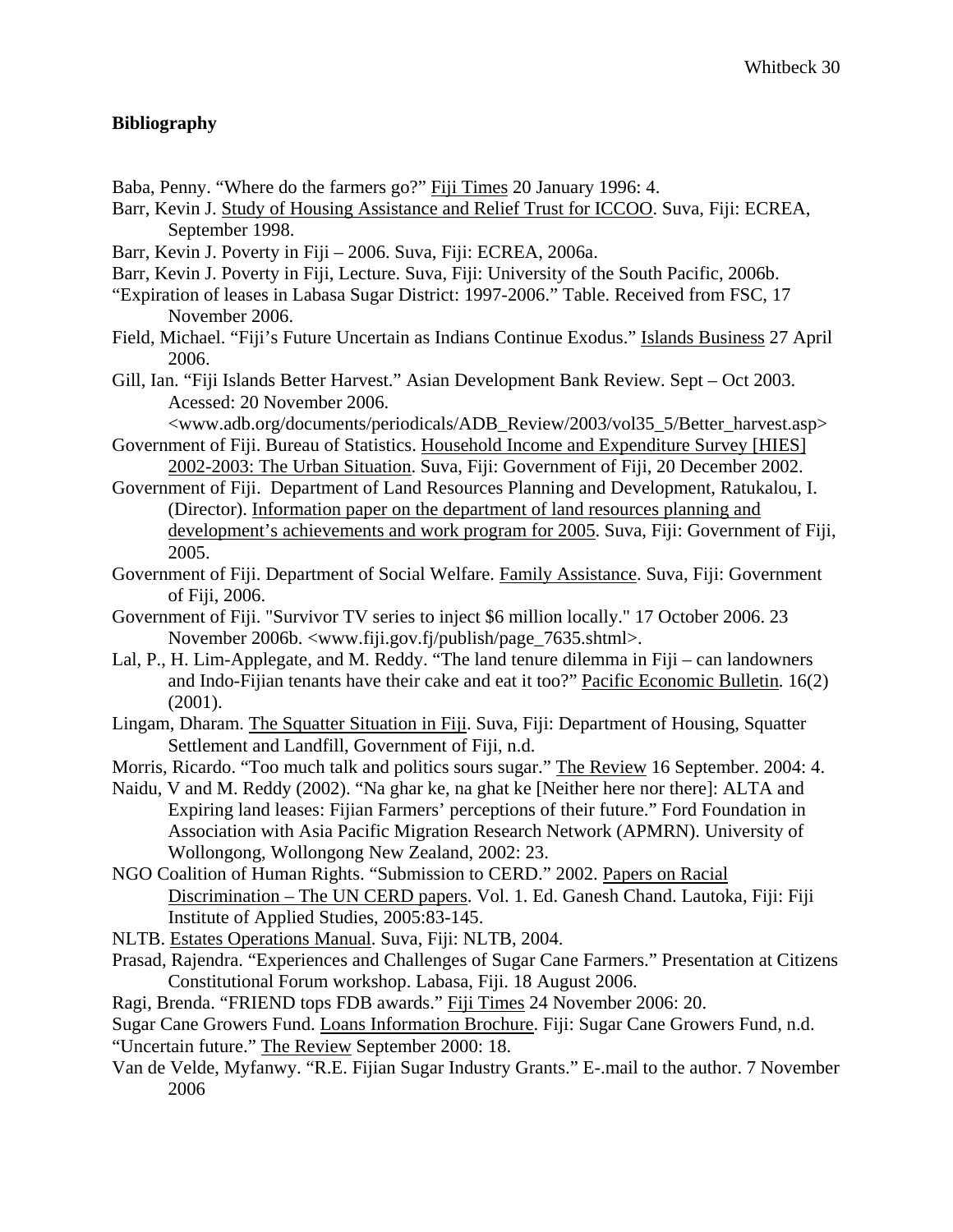# **Interviews**

| Labasa Vicinity – First Visit                                                                                                                                                                      |
|----------------------------------------------------------------------------------------------------------------------------------------------------------------------------------------------------|
| Father Rakesh, Anglican Minister, Labasa, 22 October 2006                                                                                                                                          |
| Wainikoro Informal Focus Group, Wainikoro Medical Center, 23 October 2006                                                                                                                          |
| Uday Raj, Cane Farmer, Kurukuru (Floating Island)                                                                                                                                                  |
| Vijay Nand, Cane Farmer, Daku                                                                                                                                                                      |
| Vendor, Male, Wainikoro Medical Center                                                                                                                                                             |
| Vendor, Old Female, Wainikoro Medical Center                                                                                                                                                       |
| Dan, displaced farmer outside of Labasa, 23 October 2006                                                                                                                                           |
| Suva                                                                                                                                                                                               |
| "Mrs. S", Estate Assistant, NLTB, Eastern Division, Suva, 6 November 2006                                                                                                                          |
| Eliki Tikoidraubuta, Senior Agricultural Officer [Farm Management], Ministry of Agriculture,<br>Suva, 7 November 2006                                                                              |
| Angie, Squatter Unit, Ministry of Local Government, Housing, Squatter Settlement &<br>Environment, Suva, 7 November 2006                                                                           |
| Jone, Citizens' Constitutional Forum, Suva, 8 November 2006                                                                                                                                        |
| Rupeni Fatiaki and "Ana", FAS Administrators, Social Welfare Department, Suva, 8 November<br>2006                                                                                                  |
| Dr. Mahendra Reddy, Associate Professor of Economics, USP, Suva, 9 November 2006<br>Dhiraj J Singh, Coordinator Human Resources and Administration, Public Rental Board, Suva,<br>10 November 2006 |
| Inquiry Desk, Housing Authority, Suva, 10 November 2006                                                                                                                                            |
| Arita, FRIEND (Foundation for Rural Integrated Enterprises 'N' Development), Suva, 13<br>November 2006                                                                                             |
| Nausori Vicinity                                                                                                                                                                                   |
| Jai Prakash Raj, Ex-Farmer and retired worker, Nakasi, 11 November 2006                                                                                                                            |
| Anin Kumar, Vegetable Farmer, (J. Prakash Raj - Translator), Nakavi, 12 November 2006<br>Bisun Deal, retired farmer, (J. Prakash Raj - Translator), Koronivia, 12 November 2006                    |

Rakesh Chan and Family (Sneh, Shushela, two school aged children), displaced farmer from Labasa, (J. Prakash Raj – Translator), Koronivia, 12 November 2006

## *Navua Vicinity*

Nitya Nand, displaced vegetable farmer from Nausori, Vakabeli Settlement, 14 November 2006 Gyana Nand, displaced cane farmer from Lagalaga in Labasa, Vakabeli Settlement, 14

- November 2006
- Sherin Lata, female displaced cane farmer from Floating Island/Kurukuru, Raiwaqa ALTA village, 14 November 2006
- Raj Wati, female displaced rice farmer from Bua, Raiwaqa ALTA village, 14 November 2006

## *Labasa – Second Visit*

Vishwa Nadan, Field Superintendent, Fiji Sugar Corporation, Labasa Mill, 17 November 2006 Niraj, Senior Technical Assistant, Department of Land Resources, Planning and Development, Labasa, 17 November 2006

Rosan Lal, Executive Officer, National Farmers Union, Labasa, 17 November 2006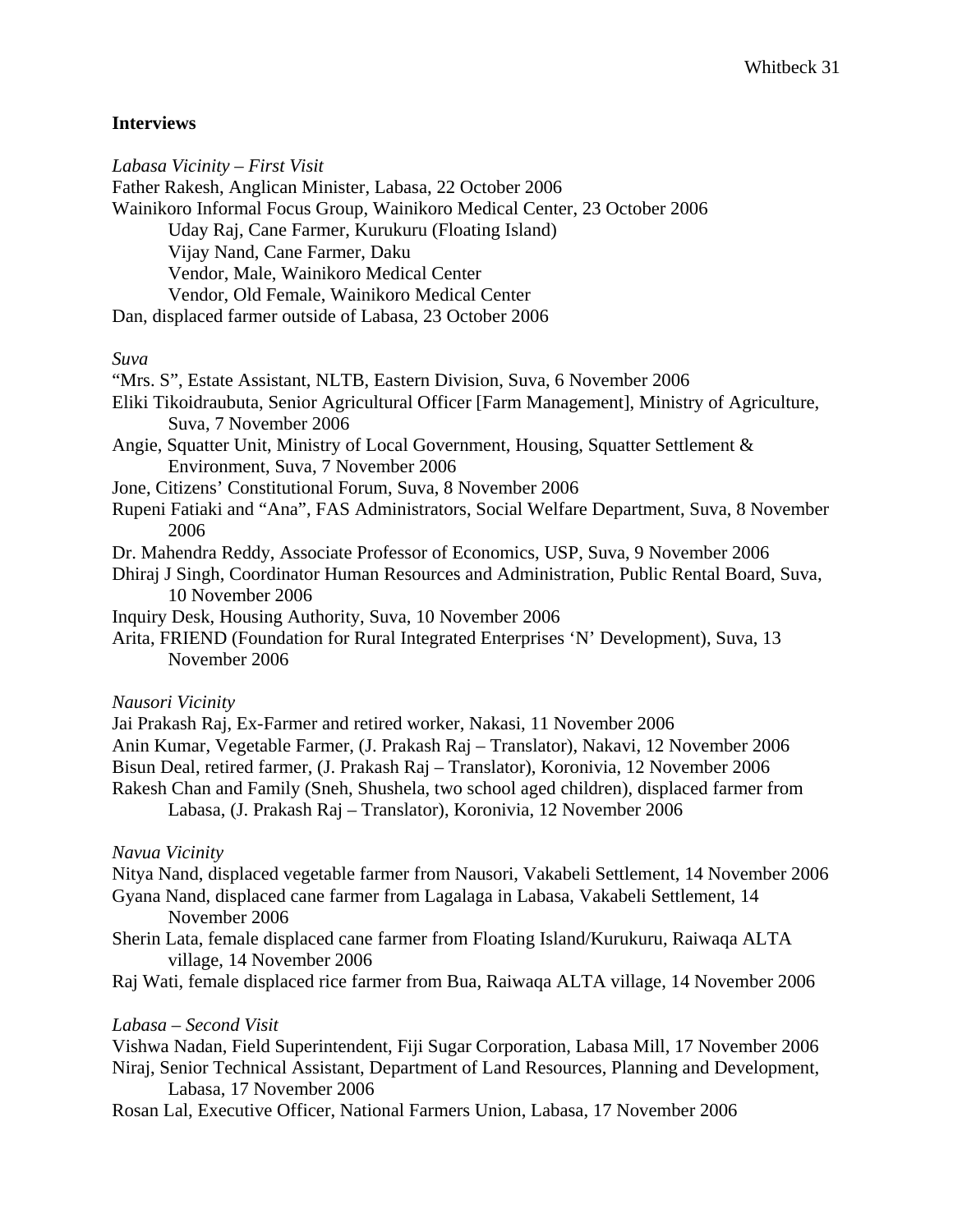Rajendra Prasad, Senior Executive Officer, Sugar Cane Grower's Council, Labasa, 20 November 2006

M. Yakub, Active Citizen, Bulileka, Labasa, 20 November 2006

Marian, Squatter, Single Mother, Family Assistance Recipient, Labasa Area, 20 November 2006

"Priya", Displaced Farmer's Widow, Labasa, 20 November 2006

Subrail Prasad, Businessman, Justice of the Peace, Labasa, 20 November 2006

Shiuram, Farmer, Labasa, 21 November 2006

Ex-Farmer, roadside vegetable seller, Labasa, 21 November 2006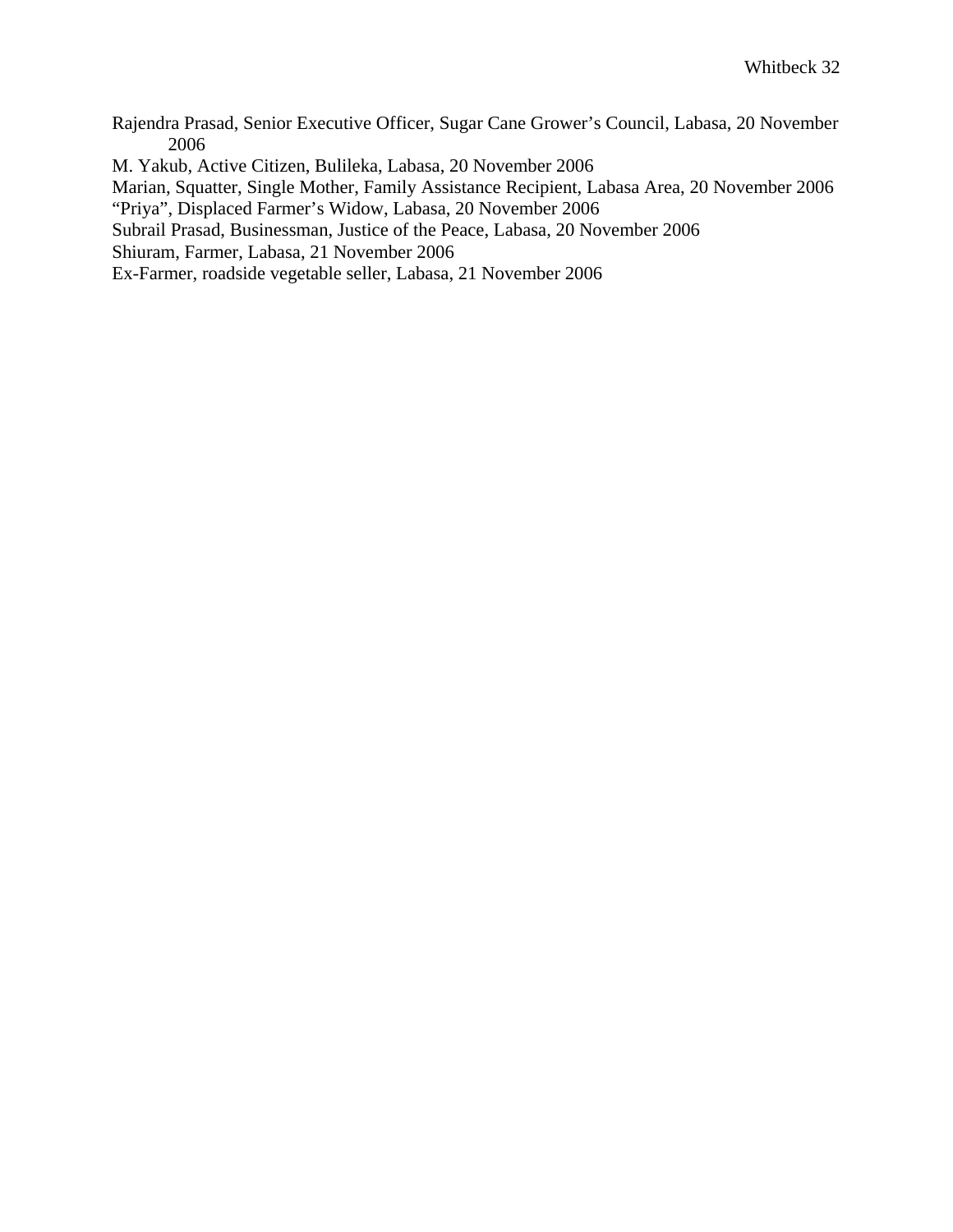Appendix 1 – Charts and Graphs

#### QuickTime™ and a TIFF (LZW) decompressor are needed to see this picture.

Source: NLTB, 1996 cited in NGO Coalition of Human Rights. "Submission to CERD." 2002:104.

QuickTime™ and a TIFF (LZW) decompressor are needed to see this picture.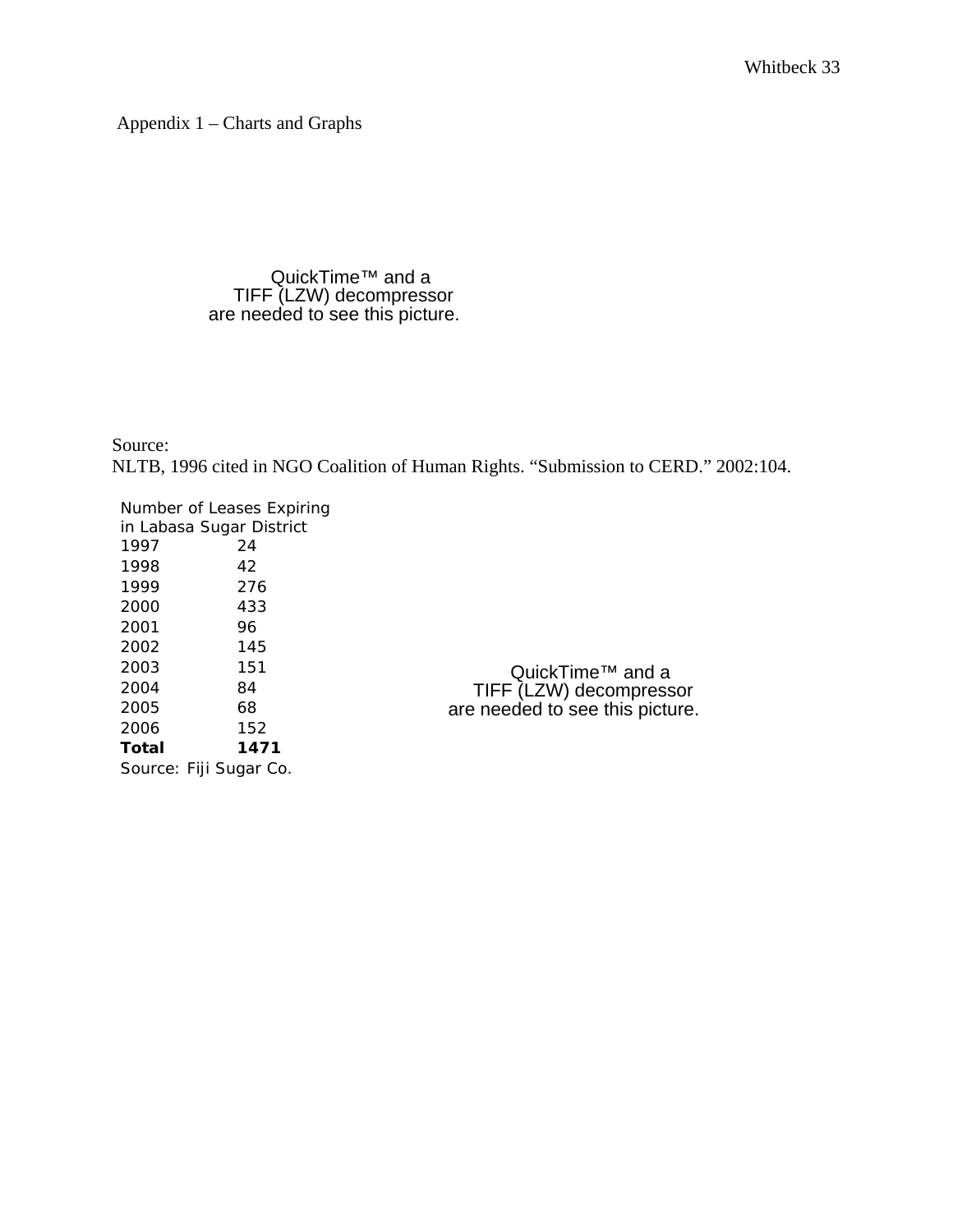#### Appendix 2 – The Future of Labasa

*This short essay includes ideas mentioned in passing in the preceeding paper and synthesizes them to provide a better examination of the future of this one community.* 

 Labasa is the biggest town in Vanua Levu and the center of sugar production for the northern division of Fiji, with the island's sugar mill about a twenty-minute walk from town. During the seven-month cutting season, the whistle from the mill can be heard throughout the day and night, while the breeze coming from the east carries the sugary smell of molasses across the town. During the day the cane trucks rumble down the main street to queue up for unloading, often spending hours in line before their turn. Labasa is truly a sugar town.

Here, expiration of sugar leases is having a big effect. In recent years, according to Rajendra Prasad of Sugar Cane Growers counc[i](#page-34-0)l, roughly 40% of leases have not been renewed.<sup>i</sup> This is visible as you drive through the rural areas around Labasa; many fields that used to produce cane is no longer being cultivated, left to return to bush. This is affecting production levels, which have dropped significantly in the years since this expiration began in 1997. It is also causing depopulation. As leases are not renewed, families are leaving because there are few jobs. Beyond sugar, there are two timber mills and a few shops, but few other sources of employment. Although the other cane centers in western Viti Levu have a lot of tourism to generate replacement jobs, Labasa has no tourism to speak of. So, as leases expire, while some are finding work locally, many others are leaving the northern island all together and migrating for better opportunities in Viti Levu's urban areas. As cane families leave, other sectors suffer: shopkeepers, fertilizer merchants, and even schools are being affected by the de-population. One man who sells snacks across from the medical center in the rural village of Wainikoro told me that he is finding it harder to make a living as more people leave and less remain to buy his sodas

<u>.</u>

<span id="page-34-0"></span><sup>&</sup>lt;sup>i</sup> Rajendra Prasad, 20 November 2006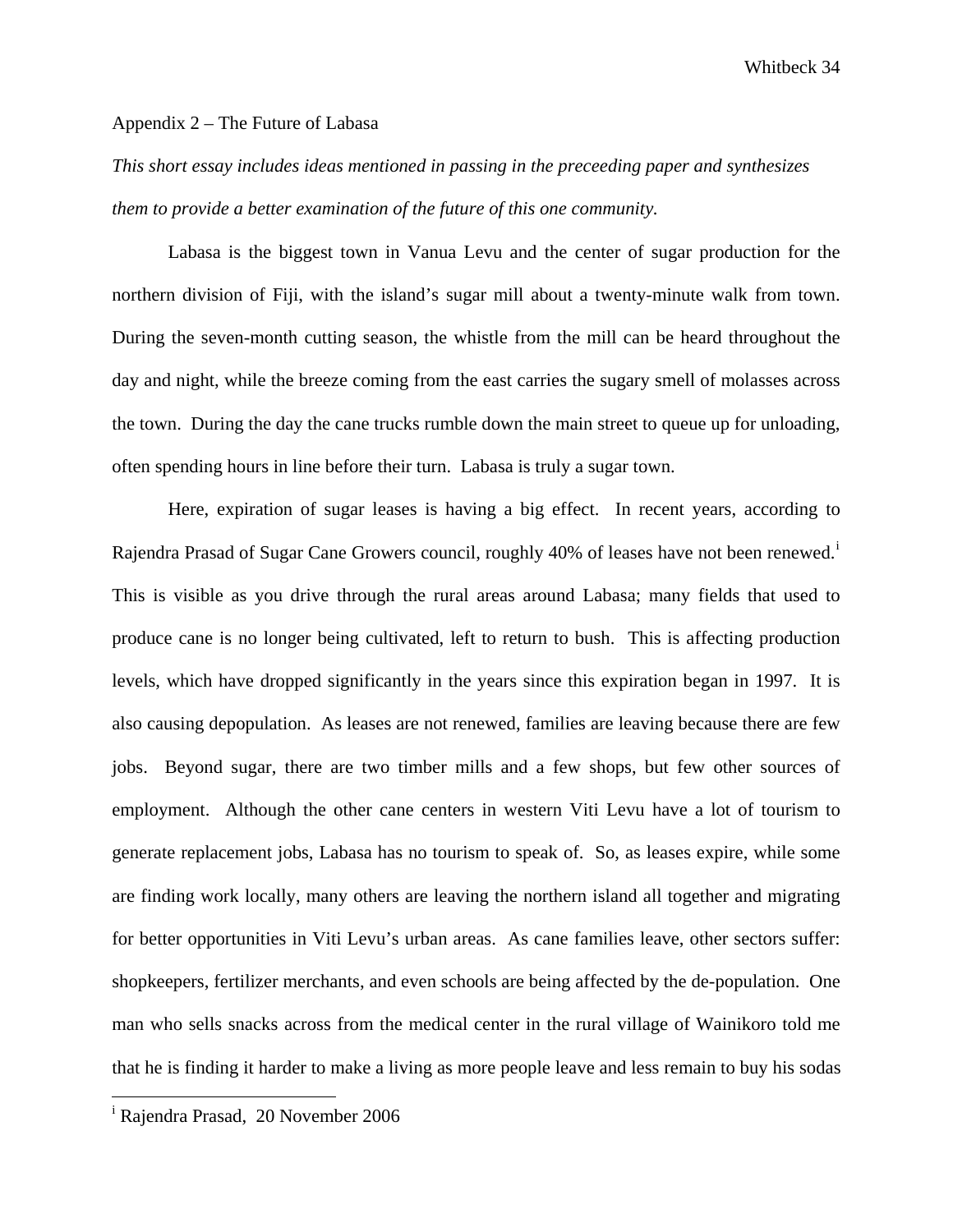and Indian sweets. Despite all this, the sugar mill is planning on massively updating its systems to increase efficiency. But what is the use of an efficient mill is there is no cane?

I asked one informant at the Fiji Sugar Corporation about the future of Labasa if the cane industry was unable to survive. It must carry on, he told me "otherwise there is no Labasa.<sup>[ii](#page-35-0)</sup>" He believes that the future may lie in mechanical harvesters, but according to local businessman and Justice of the Peace Subrail Prasad, Labasa should be looking beyond sugar. He proposes that the government invest in promotion of alternative livelihoods and the cultivation of other crops. What cane there is should be converted into the bio fuel ethanol.. He also advocates the creation of tax-free zones to encourage investment.<sup>[iii](#page-35-1)</sup>

Labasa is a quiet town that moves slowly, where I spent Sunday afternoons drifting off to sleep in the heat. It is a town that has thrived on sugar for generations with leases past from father to son. People want to stay, they want to work, but they can't. Now in Labasa people speak of an air of frustration. Although the trend of lease expiration is beginning to slow down, the feeling of uncertainty it engendered will be hard to reverse. People are no longer sure what will come in the next few years. With the sugar agreement set to expire in 2007, no one is sure what the future will bring, but if things continue as they have, Labasa could be unrecognizable within a generation.

ii Vishwa Nadan, 17 November 2006

<span id="page-35-1"></span><span id="page-35-0"></span>iii Subrail Prasad, 20 November 2006